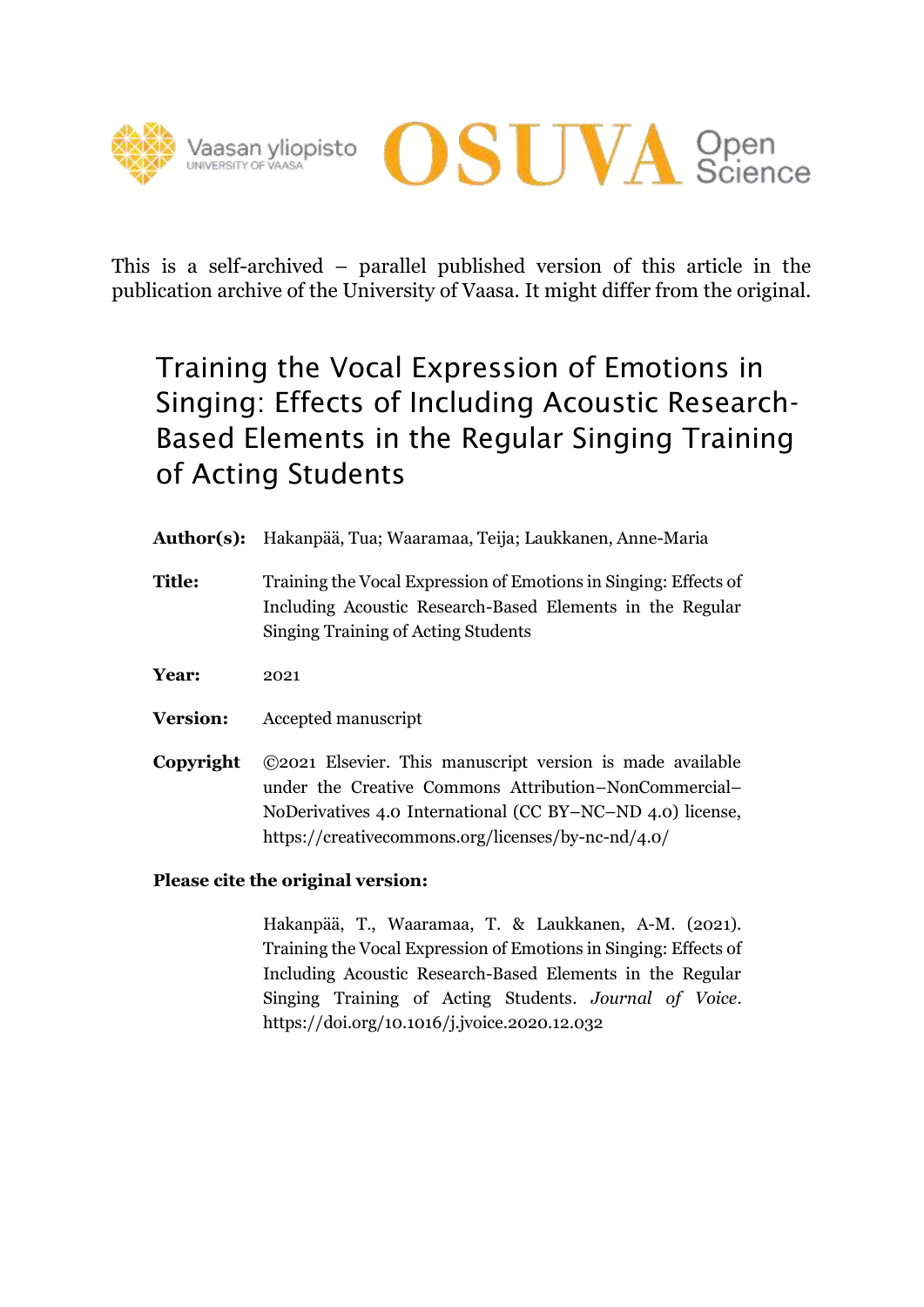# Training the vocal expression of emotions in singing: Effects of including acoustic research-based elements in the regular singing training of acting students **Tua Hakanpää, Teija Waaramaa\*, Anne-Maria Laukkanen**

Speech and Voice Research Laboratory, Faculty of Social Sciences, Tampere University, Tampere, Finland \* Speech and Voice Research Laboratory, Faculty of Social Sciences, Tampere University, Tampere, Finland Communication Sciences, University of Vaasa, Vaasa, Finland

**Address for correspondence Tua Hakanpää, MA Speech and Voice Research Laboratory Åkerlundinkatu 5 33014 Tampere University Tua.Hakanpaa@tuni.fi +358405681172** 'Declarations of interest: none'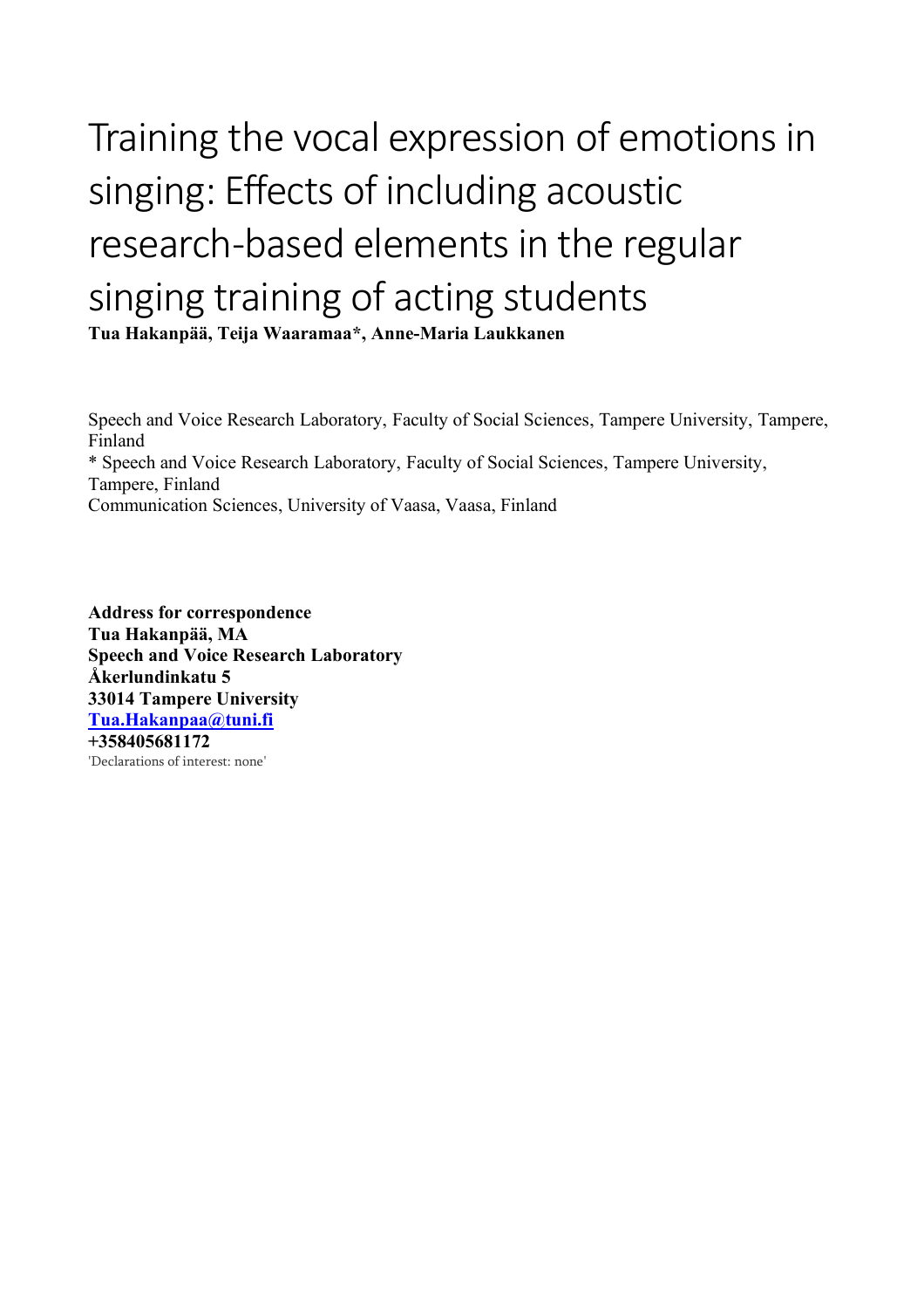#### **Abstract**

**Objectives:** This study examines the effects of including acoustic research-based elements of the vocal expression of emotions in the singing lessons of acting students during a seven-week teaching period. This information may be useful in improving the training of interpretation in singing.

**Study design:** Experimental comparative study

**Methods:** Six acting students participated in seven weeks of extra training concerning voice quality in the expression of emotions in singing. Song samples were recorded before and after the training. A control group of six acting students were recorded twice within a seven-week period, during which they participated in ordinary training. All participants sang on the vowel [a:] and on a longer phrase expressing anger, sadness, joy, tenderness, and neutral states. The vowel and phrase samples were evaluated by 34 listeners for the perceived emotion. Additionally, the vowel samples were analyzed for formant frequencies  $(F1-F4)$ , sound pressure level (SPL), spectral structure (Alpha ratio = SPL 1500–5000 Hz - SPL 50–1500 Hz), harmonic-to-noise ratio (HNR), and perturbation (Jitter, Shimmer).

**Results:** The number of correctly perceived expressions improved in the test group's vowel samples, while no significant change was observed in the control group. The overall recognition was higher for the phrases than for the vowel samples. Of the acoustic parameters, F1 and SPL significantly differentiated emotions in both groups, and HNR specifically differentiated emotions in the test group. The Alpha ratio was found to statistically significantly differentiate emotion expression after training.

**Conclusions:** The expression of emotion in the singing voice improved after seven weeks of voice quality training. The F1, SPL, Alpha ratio, and HNR differentiated emotional expression. The variation in acoustic parameters became wider after training. Similar changes were not observed after seven weeks of ordinary voice training.

Key Words: voice quality, perceived emotion, acoustic analyses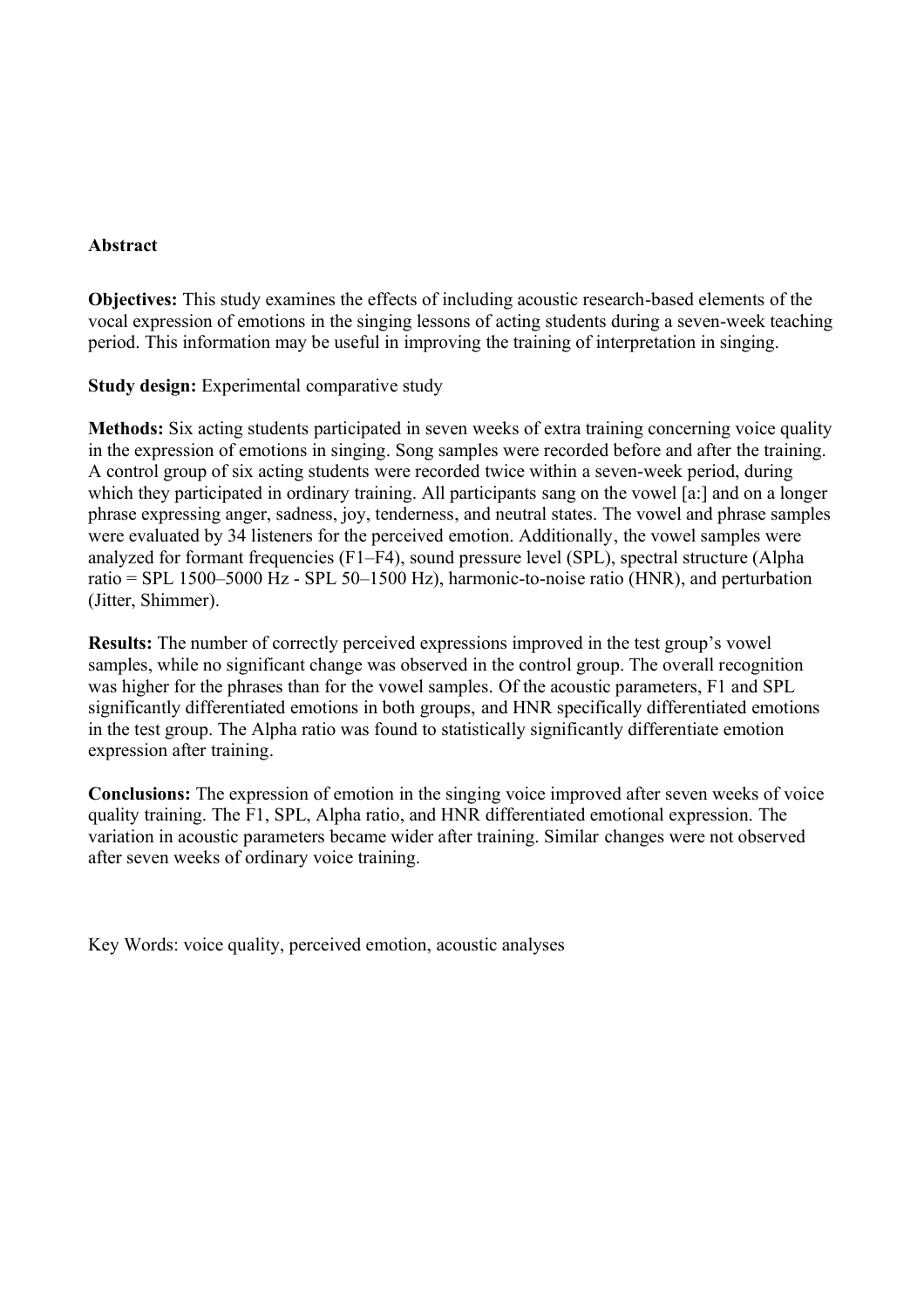## 1. Introduction

An important value of music lies in its capacity to express emotions. Many of the acoustic attributes that musicians use to express emotion are also important in vocal expression. It has been suggested that musical and vocal expressions share a common expressive code.<sup>1,2</sup> This seems to offer an advantage for vocalists in the conveyance of emotions through their music. However, there are still many questions concerning emotional expression in the singing voice, especially regarding its training.

Plenty of techniques have been developed to train interpretation and emotional expression: some are based on the reflective system of information processing, consisting of rigorous self-observation (such as the Stanislavski method<sup>3</sup> or Psychodrama<sup>4</sup>), and others try to engage the more subconscious associative route (such as TRE® or NLP). These methods and their variations are used in voice studios all over the world. The age-old master-apprentice tradition allows for an experimental approach towards these methods, which leads many teachers to use the "good parts" of different methods and rework them into exercises that suit their individual teaching styles. This is both good and bad: it is good in a sense that voice pedagogy keeps reinventing itself, but bad in the sense that the original idea sometimes gets lost in the metamorphoses and can result in a pseudotherapeutic experiment laboratory where things can go awry fast.

The singing voice is an instrument where the self and the voice have a complex inter-relation. A singer's vocal identity is composed of musical and self-identity, but it is also regulated by public and interpersonal transactions that influence perceptions of (or reactions to) the physical instrument and emotional self.<sup>5</sup> The training of emotional expression in the singing studio may be difficult due to a) a lack of cognitive resources, such as episodic memory (the person hasn't experienced these emotions), or due to identity-related beliefs about emotions, or b) motivational issues, such as social status and how one wants to present oneself to others or issues concerning the repression of emotions.<sup>6</sup> This leaves the singing instructor in a difficult position: how should one address the expression of emotion in the singing voice without getting overly involved in the student's emotional life? Furthermore, there are genre-typical esthetic demands that require genre-specific vocal techniques also when expressing emotions. Music pieces themselves regulate many acoustic variables normally used in the conveyance of emotions, like pitch, tempo, and also loudness to some extent. All of this complicates the emotional expression in singing and naturally also its training.

One of the most influential changes in teaching singing in the  $21<sup>st</sup>$  century has been the increasing emphasis on voice science. This has led many teachers to re-examine how they teach vocal technique.<sup>7</sup> Voice science has helped teachers use anatomy, physiology, and the principles of skill acquisition to improve vocal training.<sup>8</sup> There are also a vast amount of studies concerning the acoustic characteristics used in the expression of emotions in singing and the differences between song genres in this respect.  $9-18$  This leads to the question of whether this information can be exploited in training vocal expression in singing.

The field of emotional expression is naturally very complex. In addition to the basic emotions (happiness, sadness, fear, anger, disgust, and surprise) whose expressions have been found to be relatively universal, <sup>19–22</sup> there are plenty of more subtle emotions whose expressions are culturally shaped.<sup>23,24</sup> Emotions also have degrees (strong  $-$  weak) and nuance (e.g., cold or hot anger, depressive, submissive sadness vs. grief), etc. One way to simplify the topic for research or practical purposes is to classify emotions according to the activity (arousal) level involved and the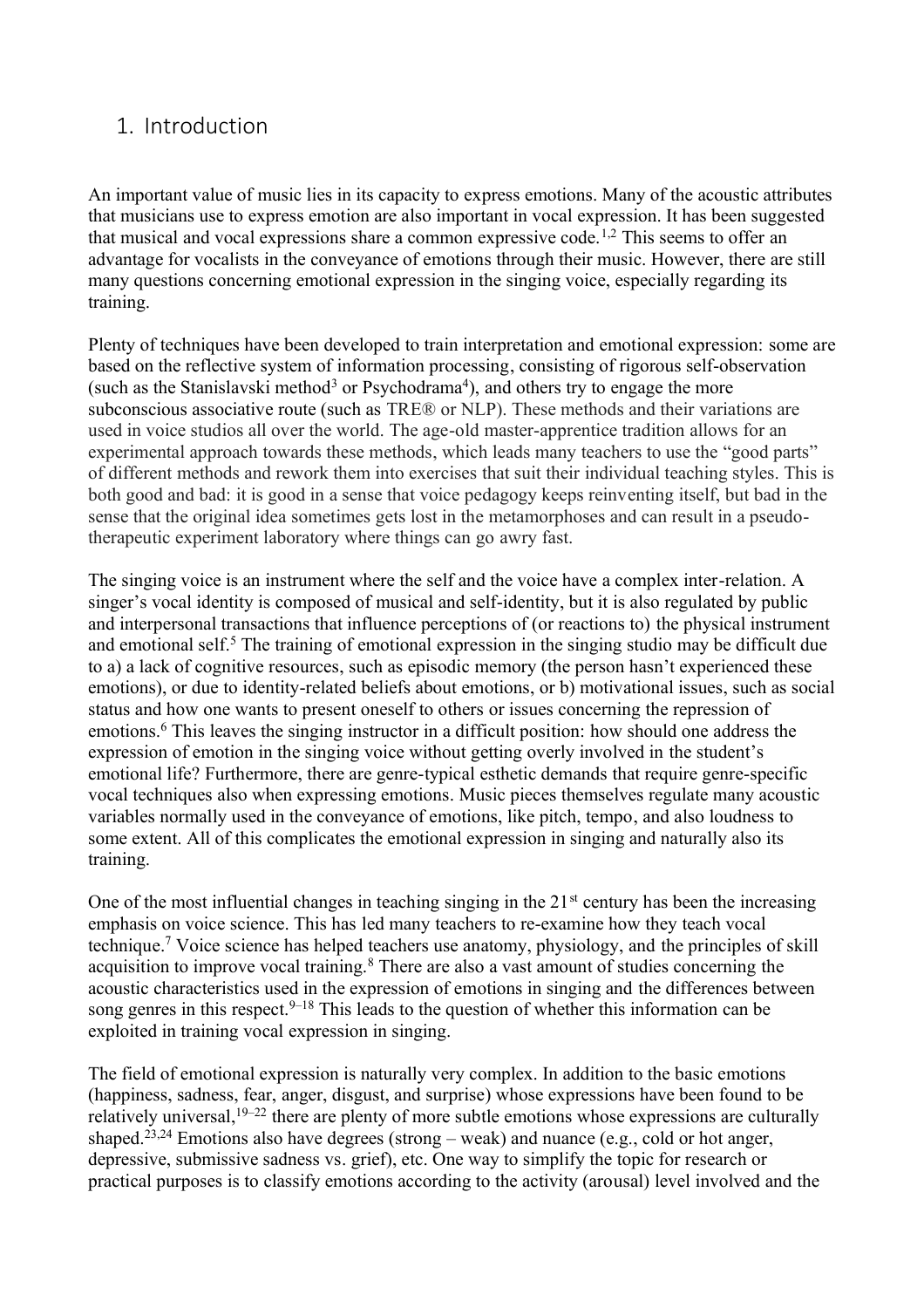valence (negative – neutral – positive). Negative valence relates to something unpleasant, potentially threatening, while positive valence relates to something that is interpreted as pleasant and is potentially good for survival. According to this kind of classification, joy and anger have a higher activity level than sadness and tenderness, for example, and joy and tenderness represent a positive valence, while anger and sadness carry a negative valence. We concentrate here on the expression of joy, anger, sadness, and tenderness because of their opposite placement on the valence-activation scale and also because they are categories of emotion that are frequently encountered in the song literature. Table 1 summarizes some results from previous studies.

Table 1: Acoustic parameters found to code emotional expressions for joy, tenderness, sadness, and anger in singing. References <sup>9,12,15–18</sup> focus on the operatic voice, while references <sup>10,11,25</sup> concern the non-classical voice, non-specific voice technique, or both classical and non-classical voices.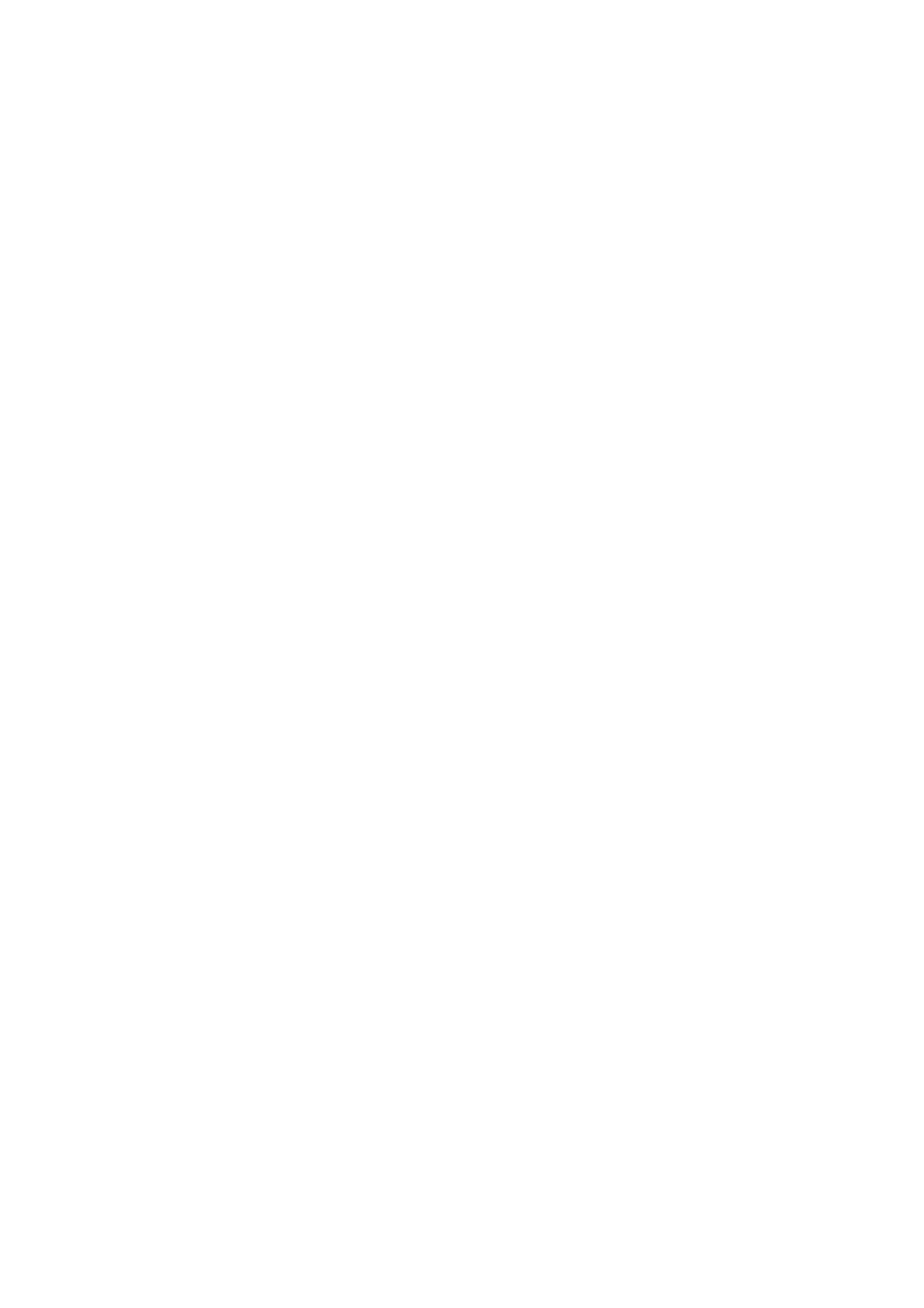| Perceptual<br>characteristic<br><b>Tenderness</b><br><b>Sadness</b><br>Joy<br>Higher F0 floor, mean, and ceiling. <sup>10</sup><br>Low F0 floor, mean, and ceiling. <sup>10</sup> Low<br>Higher F0 floor, mean, and ceiling. <sup>10</sup><br>High on F0 variation, low on F0 rise<br>on F0 variation and F0 rise and fall<br>High on F0 variation, low on F0 rise<br>Pitch<br>and fall slopes. <sup>16</sup><br>slopes. <sup>16</sup><br>and fall slopes. <sup>16</sup><br>High loudness ( $AE1$ ), low loudness (AE)<br>Low loudness (AE), high loudness<br>variation, and moderate on loudness<br>Low loudness (AE), high loudness (AE)<br>(AE) variation, and moderate rise and<br>(AE) rise and fall slopes. <sup>16</sup> High<br>fall slopes. <sup>16</sup> Low equivalent sound<br>variation and rise and fall slopes, low<br>dynamics. <sup>16</sup> Low equivalent sound level,<br>equivalent sound level, low<br>level, high Hammarberg index, and<br>Hammarberg index, and low level<br>high Hammarberg index, and high level<br>high level difference between partials<br>difference between partials 1 and 2<br>difference between partials 1 and 2<br>1 and 2 (H1/H2). <sup>18</sup> Low mean sound<br>(H1/H2). <sup>18</sup> Higher mean sound level<br>(H1/H2). <sup>18</sup> Low mean sound level and<br>level and less short-term variability of<br>sound level. <sup>12,17</sup> Low SPL. <sup>11</sup> Low level<br>and more short-term variability of<br>less short term variability of sound<br><b>Loudness</b><br>sound level. <sup>12</sup> High SPL. <sup>11</sup><br>level. <sup>12,17</sup> Low SPL. <sup>11</sup> Low vocal energy. <sup>15</sup><br>of dynamics. <sup>15</sup> Low intensity. <sup>9</sup><br>High formant bandwidth, moderate<br>Low formant bandwidth, low formant<br>formant amplitude, small formant<br>High formant bandwidth, low<br>amplitude, high formant frequency,<br>frequency, tendency for high low-<br>formant amplitude, small formant<br>and moderate low-energy frequency<br>frequency energy, and small low-energy<br>frequency, small low-energy |  |
|--------------------------------------------------------------------------------------------------------------------------------------------------------------------------------------------------------------------------------------------------------------------------------------------------------------------------------------------------------------------------------------------------------------------------------------------------------------------------------------------------------------------------------------------------------------------------------------------------------------------------------------------------------------------------------------------------------------------------------------------------------------------------------------------------------------------------------------------------------------------------------------------------------------------------------------------------------------------------------------------------------------------------------------------------------------------------------------------------------------------------------------------------------------------------------------------------------------------------------------------------------------------------------------------------------------------------------------------------------------------------------------------------------------------------------------------------------------------------------------------------------------------------------------------------------------------------------------------------------------------------------------------------------------------------------------------------------------------------------------------------------------------------------------------------------------------------------------------------------------------------------------------------------------------------------------------------------------------------------------------------------------------------------------------------------------------------------------------------------------------|--|
|                                                                                                                                                                                                                                                                                                                                                                                                                                                                                                                                                                                                                                                                                                                                                                                                                                                                                                                                                                                                                                                                                                                                                                                                                                                                                                                                                                                                                                                                                                                                                                                                                                                                                                                                                                                                                                                                                                                                                                                                                                                                                                                    |  |
|                                                                                                                                                                                                                                                                                                                                                                                                                                                                                                                                                                                                                                                                                                                                                                                                                                                                                                                                                                                                                                                                                                                                                                                                                                                                                                                                                                                                                                                                                                                                                                                                                                                                                                                                                                                                                                                                                                                                                                                                                                                                                                                    |  |
|                                                                                                                                                                                                                                                                                                                                                                                                                                                                                                                                                                                                                                                                                                                                                                                                                                                                                                                                                                                                                                                                                                                                                                                                                                                                                                                                                                                                                                                                                                                                                                                                                                                                                                                                                                                                                                                                                                                                                                                                                                                                                                                    |  |
|                                                                                                                                                                                                                                                                                                                                                                                                                                                                                                                                                                                                                                                                                                                                                                                                                                                                                                                                                                                                                                                                                                                                                                                                                                                                                                                                                                                                                                                                                                                                                                                                                                                                                                                                                                                                                                                                                                                                                                                                                                                                                                                    |  |
| frequency variation. <sup>16</sup> High<br>variation. <sup>16</sup> Low proportion energy <.5<br>frequency variation. <sup>16</sup> High proportion<br>kHz, low proportion energy <1 kHz,<br>energy <. 5 kHz, high proportion energy<br>proportion energy <.5 kHz, high<br>High spectral flatness, and high<br>proportion energy <1 kHz, low<br><1 kHz, low spectral flatness, low<br>spectral centroid. <sup>18</sup> High Alpha<br>spectral flatness, low spectral slope,<br>spectral slope, and low spectral<br>ratio. <sup>11,18</sup> Shallow spectral slope <sup>9</sup> and<br>centroid. <sup>18</sup> Low Alpha ratio. <sup>11,18</sup> Broad<br>and low spectral centroid. <sup>18</sup> Low<br><b>Timbre</b><br>narrow bandwidth. <sup>11</sup><br>bandwidth. <sup>11</sup><br>Alpha ratio. <sup>11,18</sup> Broad bandwidth. <sup>11</sup>                                                                                                                                                                                                                                                                                                                                                                                                                                                                                                                                                                                                                                                                                                                                                                                                                                                                                                                                                                                                                                                                                                                                                                                                                                                              |  |
| <b>Tempo</b><br>Fast on tempo. 9, 12, 15-17, 25<br>Slow on tempo. 9,12,15-17,25<br>Slowest on tempo.9,12,15-17,25                                                                                                                                                                                                                                                                                                                                                                                                                                                                                                                                                                                                                                                                                                                                                                                                                                                                                                                                                                                                                                                                                                                                                                                                                                                                                                                                                                                                                                                                                                                                                                                                                                                                                                                                                                                                                                                                                                                                                                                                  |  |
| High on perturbation variation, low on<br>perturbation level, and little waveform<br>Low on perturbation variation, high on<br>High on perturbation variation, low<br>perturbation level. <sup>16</sup> Less aperiodic<br>on perturbation level. <sup>16,17</sup> More<br>irregularity. <sup>16,17</sup> More aperiodic<br>fluctuation of F0, more irregular<br>fluctuation of F0, more irregular<br>aperiodic fluctuation of F0, more<br><b>Irregularity of</b><br>variation of the period amplitude. <sup>11</sup><br>variation of the period amplitude. <sup>11</sup><br>irregular variation of the period<br>sound<br>More jitter, less HNR.10<br>Less jitter, more HNR.10<br>amplitude. <sup>11</sup> More jitter, less HNR. <sup>10</sup>                                                                                                                                                                                                                                                                                                                                                                                                                                                                                                                                                                                                                                                                                                                                                                                                                                                                                                                                                                                                                                                                                                                                                                                                                                                                                                                                                                    |  |

We know from previous research that the vocal characteristics change when expressing different emotions in the singing voice. Depending on the style of singing, we can deliberately enhance various characteristics to a greater or lesser degree to aid emotion recognition from the singing voice. 9,10,25,26,11–<sup>18</sup> Vocal expressions of high-activity emotions compared to expressions of lowactivity emotions are typically characterized by a faster tempo, greater loudness and quick changes in amplitude, a lower level difference between the lowest partials H1 and H2, a flatter spectrum, a large extent of vibrato, local departures from pitch contour at tone onsets, and a higher degree of perturbation and noise (more jitter, lower HNR).<sup>10,13,14,17,27</sup> Valence is coded in a more subtle way, through low or intermediate parameter values and differences in formant frequencies. According to Scherer et al.,<sup>16</sup> the highest formant frequency mean (i.e., mean of the formant frequencies measured) was found in joy and lowest in tenderness. In turn, Waaramaa et al. found on average somewhat lower formant frequencies to characterize negative valence.<sup>28</sup> The samples were monopitched vowels produced by acting students in a speaking or speech-like singing voice. Furthermore, according to Waaramaa et al.,  $^{29}$  samples with a synthetically raised F3 were more often perceived as positive in valence than those with the original F3 lowered or totally removed. These differences may be related to differences between singing and speaking or differences in the

<sup>&</sup>lt;sup>1</sup> Loudness(ae) is a psychoacoustic measure that is designed to give a value to acoustically estimated loudness. According to Scherer et al. (2017), this correlates better with the vocal affect dimensions than with the raw signal energy.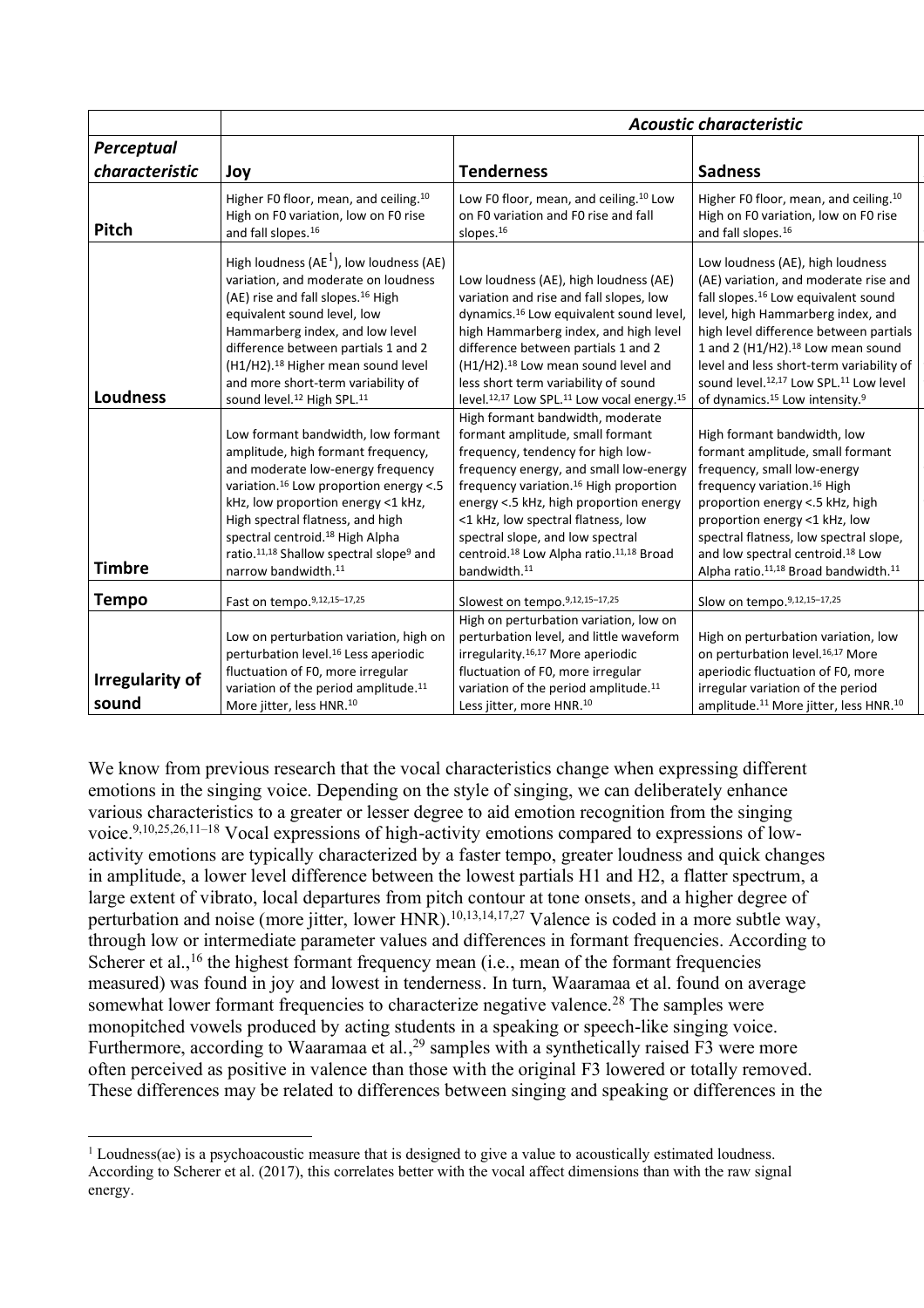strength or nuance of emotion expressed. For instance, sadness expressed in a whining voice may be expected to have higher formant frequencies than expressions of depressive sadness.

The supreme parameter used in the coding of emotions is loudness – or its principal acoustic correlate SPL. Many other parameters (fundamental frequency and also spectral slope) accompany variation in SPL, which is regulated by subglottic pressure (Psub) and vocal fold adduction, and also by vocal tract acoustics. Varying vocal fold adduction along the axis from breathy to pressed induces a change from a steep to a gentle spectral slope (flattening of the spectrum). Loose adduction causes a large amplitude difference between the lowest partials (H1–H2, i.e., H1 dominates the spectrum), while the opposite is seen when the adduction is tight (a pressed, strained voice). Likewise, strong adduction results in stronger relative spectral energy above 500 Hz (or 1 kHz). Vocal tract resonances affect SPL. For example, raising F1 closer to F2 (by dropping the lower jaw and/or opening the mouth wider) increases it.  $30-35$ 

Formant positioning affects also the timbral qualities of the voice. Raising the formant frequencies (e.g., by smiling or using a more frontal articulation) makes the voice timbre brighter. This increases perceived loudness, as it increases the sound energy in the higher frequency range (between 2 and 4 kHz), where the human ear is more sensitive. Lowering the formant frequencies (e.g., by yawning or protruding the lips or vocalizing with a retracted tongue or small mouth opening) darkens the timbre. Adduction and vocal tract acoustics interact. For example, when the adduction is loose, it lowers the amplitude of the formants and broadens their bandwidths. 8,32

Perturbation (jitter and shimmer) may be introduced by an imbalance between Psub and adduction, which causes irregular vocal fold vibration. The perceptual correlate is a rough, more or less hoarse quality. Turbulence noise may be increased by leaving a gap in the glottis and using a sufficient Psub. The perceived voice contains a hissing component. Both perturbation and turbulence noise may contribute in a decrease in HNR.

This study aims to investigate whether an acoustic research-based parameter modulation technique could be helpful in training the vocal expression of emotions in singing. A 7 x 45 min. training routine was constructed, based on research results on the acoustic characteristics of emotional expressions and their perceptual and physiological correlates. This training was tested on acting students in addition to their ordinary training. The research questions were: 1. Does the specific training improve the recognition of emotions from the singing voice? 2. Do the acoustic differences between emotional expressions increase after the particular training? The hypotheses were: 1. The recognition of emotions will increase in the test group and will not change in the control group. 2. Acoustic differences between emotional expressions will increase in the test group. As markers of the latter, we hypothesize that (a) the number of significantly differentiating parameters will increase and (b) the range of parameters will increase.

### 2. Methods

#### 2.1. Participants and recording

The participants of this study were six Finnish acting students (three males, three females, mean age 25 years, SD 4 years) with a minimum of two years of singing lessons and on average six years of singing experience (median 2.25 years). The control group consisted of six gender- and age-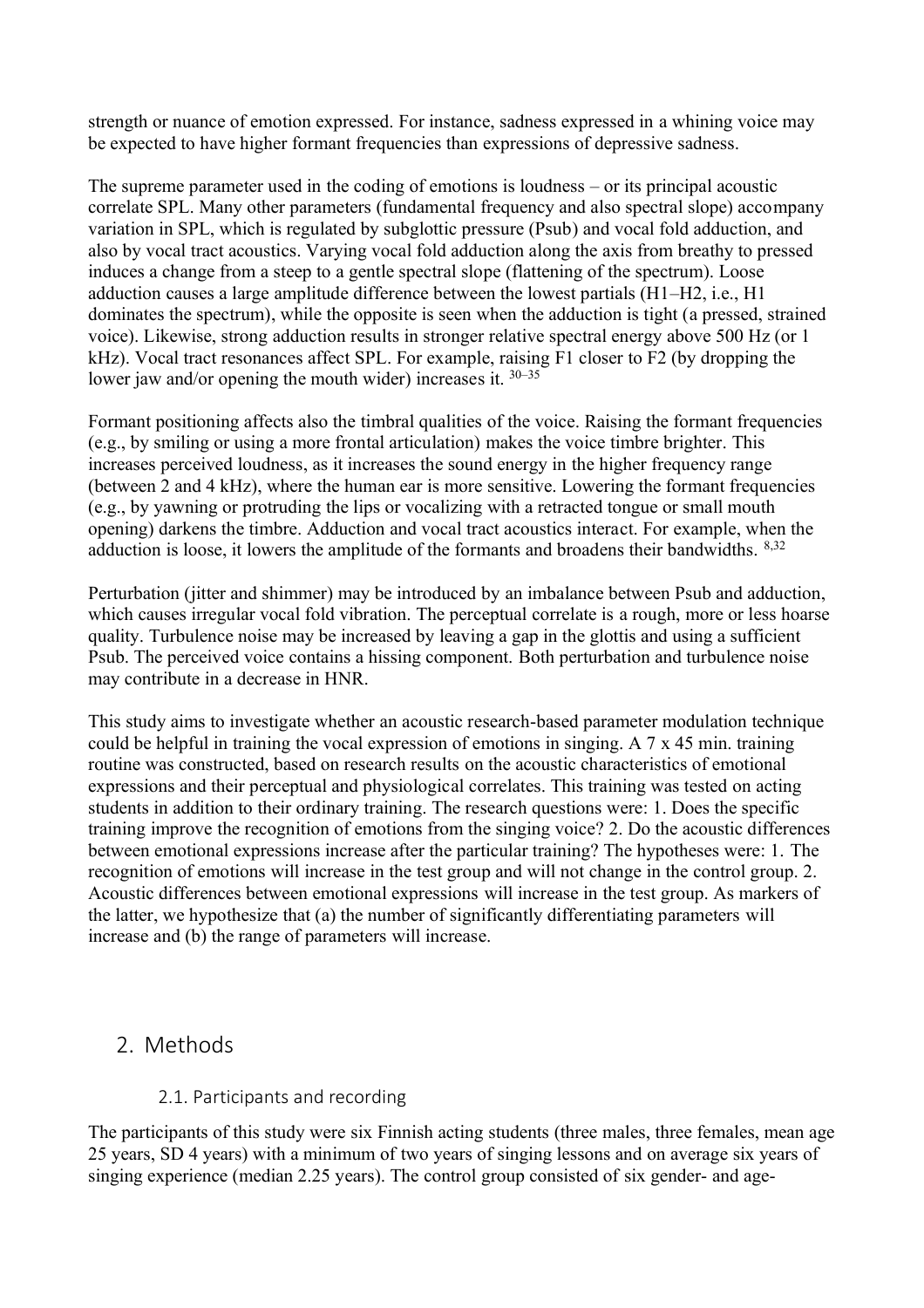matched Finnish acting students also with a minimum of two years of singing lessons. On average, they had two years of singing experience (median 1 year). All test subjects were native speakers of Finnish.

All subjects were instructed to perform an eight-bar musical excerpt composed especially for the test situation expressing the emotions of joy, tenderness, sadness, and anger plus a neutral state. They all sang using the syllables pa[pa:], da[da:], and fa[fa:], which in themselves in Finnish carry no meaning or emotional content as such. The excerpt was composed using the pentatonic scale in order to avoid sounding too major or too minor. The same test was issued before and after the teaching intervention.

Figure 1: The musical excerpt sung.



The modality of the song was f-pentatonic, and the pulse was 115 bpm (beats per minute) for all test subjects and every emotion portrayal. The emotion samples and neutrals were performed in a randomized order and repeated three times. The participants were asked to identify the take they liked the best and that take was selected for further analyses.

Recordings of the test group were made in the well-damped recording studio of Tampere University Speech and Voice Research Laboratory using a Brüel & Kjær Mediator 2238 sound level meter and 4188 microphone. The distance between the microphone and the test subjects' lips was 40 cm. Samples were recorded with an external soundcard (Focusrite Scarlett 2-i-4) and Sound Forge Pro 11.0 digital audio editing software using a 44.1 kHz sampling rate and a 16-Bit amplitude quantization. The sound recordings were calibrated for SPL measurements using a sine wave generator with a known SPL.

All control samples were recorded at recording studio 365 of the University of the Arts, Helsinki, using the same microphone and recording distance as for the test subjects. The RME Babyface Pro external sound card and Cubase 10 digital recording and audio editing software were used (44.1 kHz,16-Bit). The sound recordings were calibrated for SPL measurements in the same way as for the test group.

In order to make the experiment as lifelike as possible, the subjects used a backing track with a neutral accompaniment that was played to them via a SONY MDR V-700 headset through Zoom H-4 in the test condition and a Sennheiser HD 25-SP II 60 Ohm headset in the control condition.

All samples were saved as .wav files for further analyses with Praat.<sup>36</sup>

#### 2.2. Listening test

A listening test was conducted in which 246 voice samples were replayed to 32 listeners. The participants completed a multiple-choice questionnaire on which emotion they perceived as being expressed.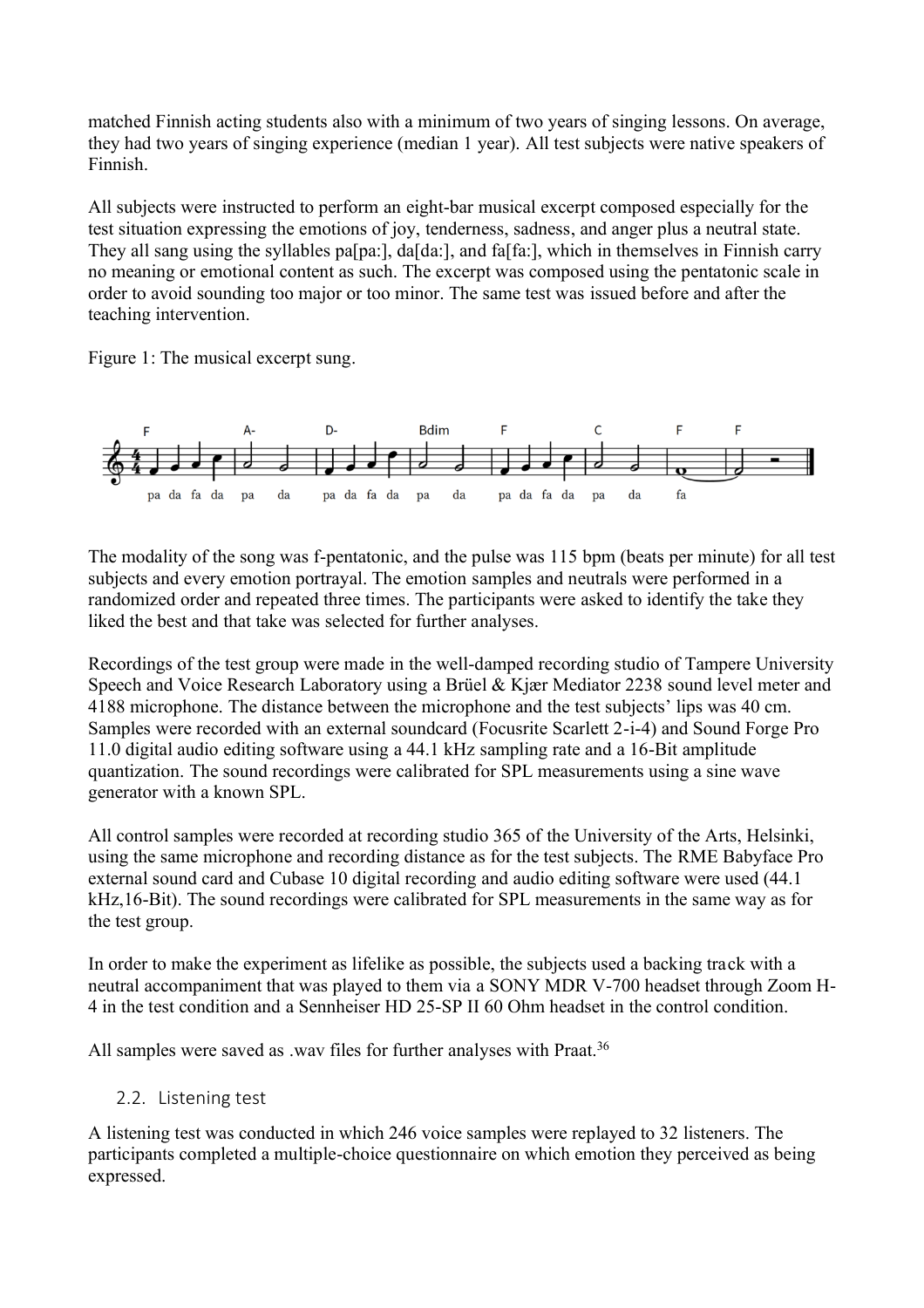The listening task was a web-based test with the randomized [ɑ:] vowel and phrase samples and six control samples  $(120 + 120 + 6)$ . (The control samples were repeated samples of emotion portravals selected at random.) The test was accessible through a browser by logging in with one's own password. Participants completed the test using their own equipment. The test was accessible from desktop, laptop, tablet computers and cellphones. The participants were instructed to use headphones to ensure the best possible sound quality. The voice samples were played in a randomized order and it was possible to play the samples as many times as needed. The questionnaire was in Finnish, and the listeners were Finnish speakers. The listening test took approximately 40 minutes to complete.

The number of listeners who completed the test was 32 (27 females, 5 males, no reported hearing defects). The total number of answers in the listening test was 8,160. There were 1632 answers from each emotion category and 1632 answers for the neutral portrayals.

#### 2.3. Voice samples in acoustic analyses

The vowel [ɑ:] was extracted from the last bar in each sample for further analyses. The pitch was f1 (F4, 349.23 Hz) for females, and f (F3, 174.61 Hz) for males. The nominal duration of the extracted vowel (including the preceding consonant) was 3.13 s according to the notation and tempo of the song. A phrase was extracted consisting of two bars from the beginning of the melody. The [ɑ:] vowels and the phrases were extracted from the sung excerpts using Reaper audio editing software. The vowel samples were cut right after the preceding consonant (the Finnish language does not involve aspiration after voiceless plosives). The duration of the sample vowels varied between 1.2 s and 4.04 s depending on how the test subject had interpreted the time value of the notation. The tail end of the vowel was left as the singer interpreted it (nominal note duration 3.13 s), as previous studies have indicated that micromanaging the durations of written notes is one way of expressing emotions in the singing voice.<sup>13</sup>

#### 2.4. Acoustic parameters under investigation

Twelve acoustic parameters were automatically extracted from the voice samples. All analyses were made using Praat software (Version 6.0.19).<sup>36</sup> The vowel samples ( $N = 120$ ) were analyzed for the lowest formant frequencies from F1 to F4. SPL was measured with reference to the calibration signal recorded. The Alpha ratio, which reflects the mean strength of the higher spectrum partials as compared to the lower ones, was measured using the formula SPL 1500–5000 Hz - SPL 50–1500 Hz.<sup>37,38</sup> The cut-off frequency was set to 1500 Hz instead of the more traditional 1000 Hz in order to better suit the analysis of the singing voice. The Harmonics-to-Noise Ratio (HNR) was also measured. Two measures of jitter and shimmer were used. For jitter, we measured the relative average perturbation and five-point period perturbation quotient, and for shimmer the three-point and the five-point amplitude perturbation quotient. The relative average perturbation (RAP) is the average absolute difference between an interval [glottal period] and the average of it and its two neighbors, divided by the average time between two consecutive points, and the five-point period perturbation quotient (ppq5) is the average absolute difference between an interval and the average of it and its four closest neighbors, divided by the average time between two consecutive points. The three-point amplitude perturbation quotient (Shimmer apq3) is the average absolute difference between the amplitude of a period and the average of the amplitudes of its neighbors, divided by the average amplitude, and the five-point amplitude perturbation quotient (apq5) is the average absolute difference between the amplitude of a period and the average of the amplitudes of it and its four closest neighbors, divided by the average amplitude.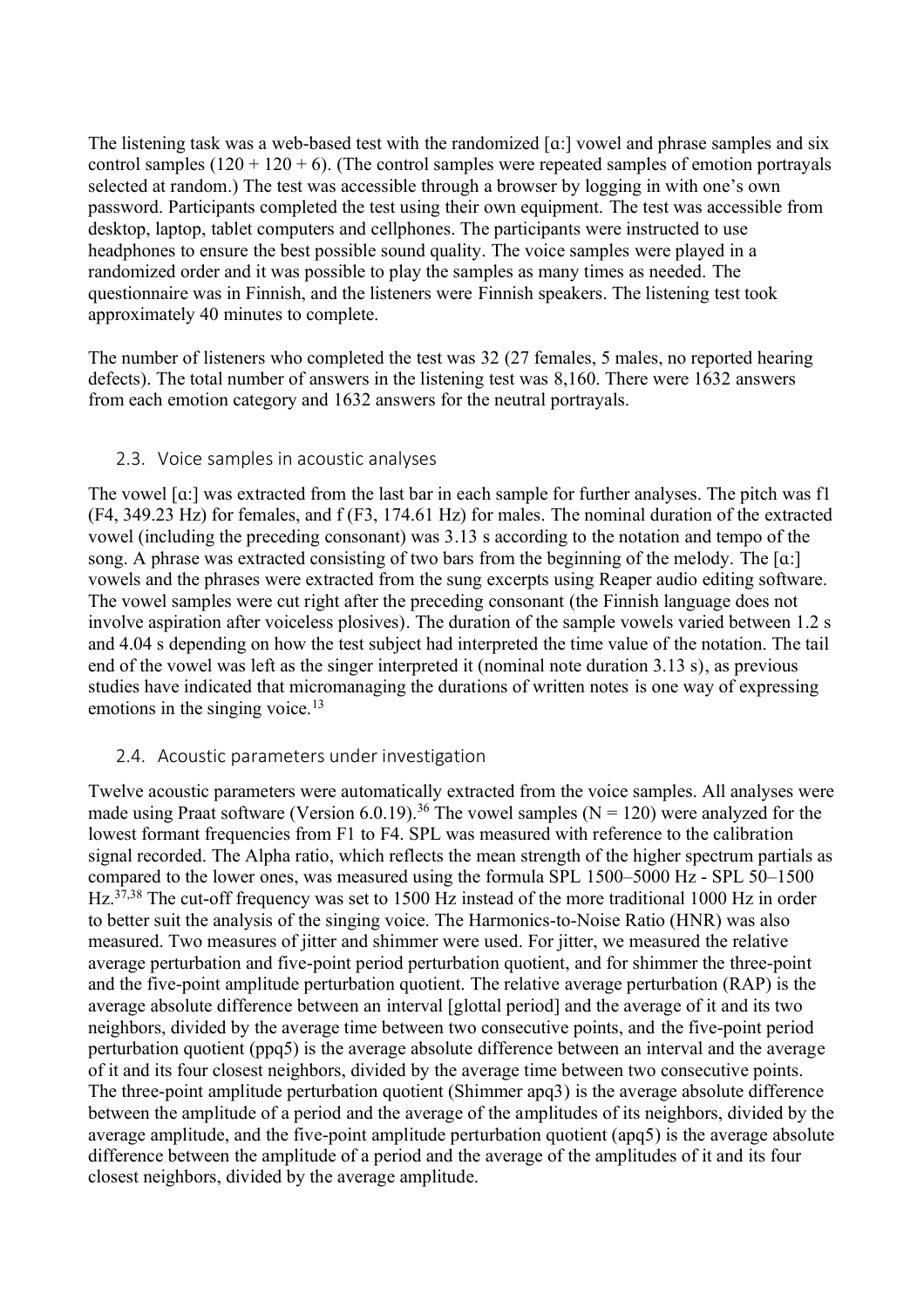#### 2.5. Statistical analyses

The results of the listening test were coded numerically for statistical analyses. Both intended and perceived emotions were given numbers ( $1 = joy$ ,  $2 = t$ enderness,  $3 = n$ eutral,  $4 =$  sadness,  $5 =$ anger). Samples sung within the "test" condition were marked with 1, and those sung in the control group were marked with 2. Furthermore, the before condition was marked as 1 and the after condition as 2. The number of the correct (intended = perceived) answers for emotion are given as percentages and frequencies.

Results of the listening test were analyzed using four different statistical tests.

The first statistical test used was a binomial test (one proportion z-test) to evaluate the probability that the observed percentage of the correctly recognized emotions could have resulted from random guessing. The listening test contained five different emotions, which meant that the expected percentage of correctly recognized emotions in case of random guessing would be 20%. The statistically significant difference between guessing and correct recognition can be shown if the pvalue of the test is  $\leq 0.05$ .

The second statistical test was the Unrelated samples t-test, which was used to compare the number of correct answers given for the test group samples and the number of correct answers given for the control group samples. The null hypothesis was that the two populations from which the two samples have been drawn have equal means. Separate t-tests were run for the first recording (before) and the second recording (after). Recognition between the test group samples and control samples was interpreted to differ statistically significantly if the p-value of the test was <0.05.

The third statistical test used was Pearson's Chi-squared test of homogeneity to evaluate the probability that two groups of results have the same percentage of correctly recognized emotions. The percentage of correctly recognized emotions is statistically significant in two groups of results if the p-value of the test is <0.05. Pearson's Chi-squared test was used to compare the correct recognition within the same population under different conditions, i.e., to determine if there was any difference in the recognition in the test group (and separately for the control group) between the two recordings.

The fourth statistical test used was Cronbach's alpha to evaluate the internal consistency of listener evaluations. Values >0.7 indicate acceptable internal consistency.

To evaluate whether the parameter values extracted with Praat<sup>36</sup> differed across emotions for each parameter, we computed the Friedman test (a non-parametric alternative to the one-way repeated measures ANOVA) with SPSS (v.17; SPSS Inc., Chicago, IL). We ran the Friedman test separately for the test group and control group and the before and after conditions. Bonferroni corrections were used for multiple comparisons.

#### 2.6. Training procedure

#### 2.6.1. General structure

Test subjects participated in a workshop consisting of seven individual lessons, each lasting 45 minutes in duration. The aim was to introduce the basic acoustic characteristics typically observed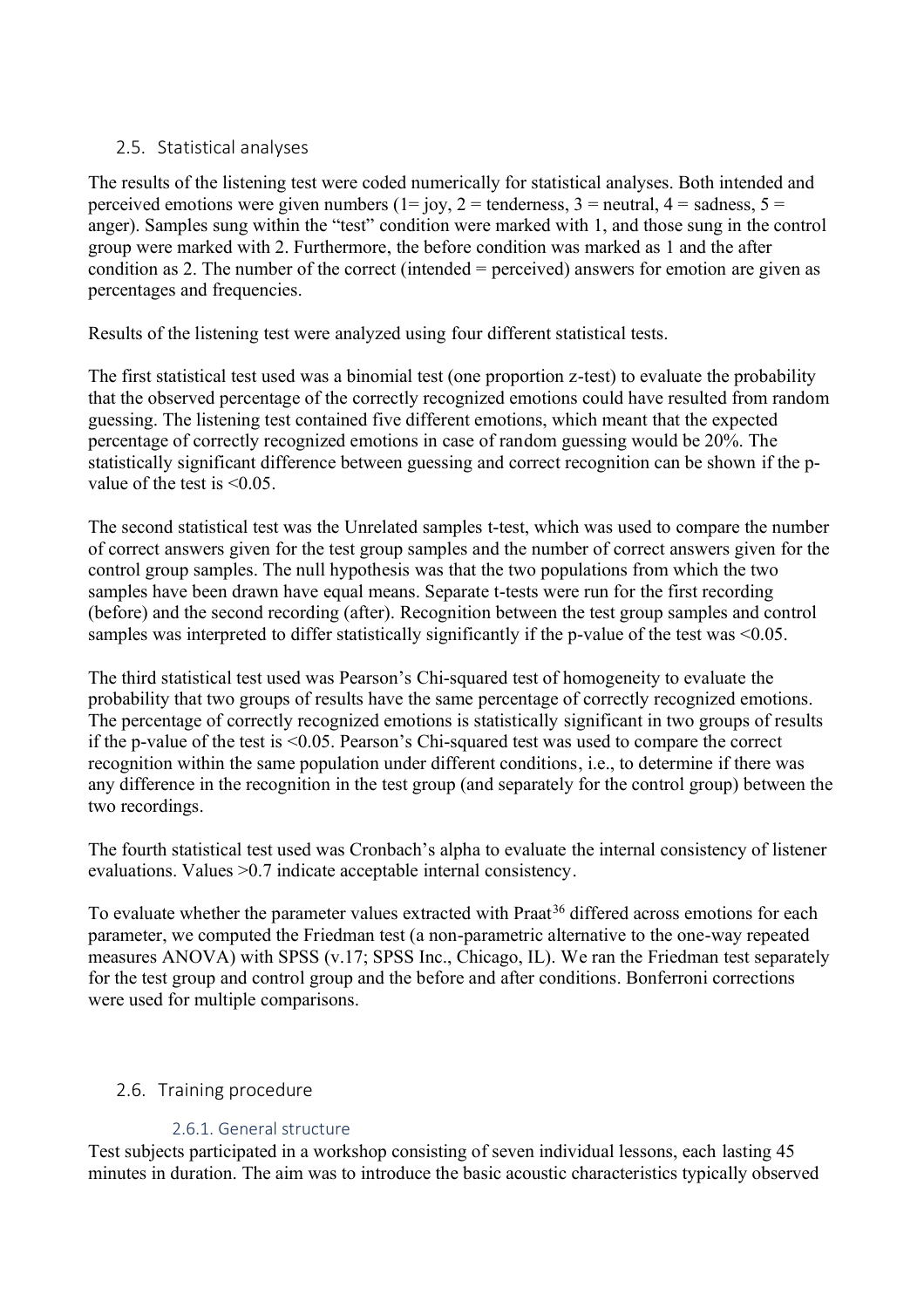in the expressions of four particular emotional states and the perceptual correlates of these characteristics.<sup>11,39</sup> After introducing the characteristics, we wanted to rehearse the voluntary variation of these voice characteristics so that they resulted in clearly recognizable emotional expression.

At the beginning of the teaching intervention, the rich tradition of emotion expression coaching in actor voice training through mind imagery, self-reflection, and interaction exercises was acknowledged and discussed. This was done because we felt it was important to point out that the method we were using was somewhat rigid and it was not our intention to imply that it would be a method the acting students should use exclusively when expressing emotions with the singing voice. After this, a more mechanical approach was agreed upon for the duration of the workshop. Exercises used for emotion expression included basic tension and release techniques, movement with singing, and work with different breathing patterns and standard drills for varying loudness, articulation, and timbre. Such drills can be found in many books and YouTube tutorials related to the art of singing.  $40-43$ 

#### 2.6.2. The parameter modulation technique

The participants were first offered the polar opposite scale of valence and activity of emotions and placed the target emotions there. We then introduced a system of acoustic parameter manipulation for expressing different emotions. As the parameter manipulation as such is quite a mechanical way of expressing emotion, we emphasized at all times that this exercise regime was just a tool for exploring the possibilities of voice quality in emotion expression, not a definitive way of arriving at stellar expression. For the purposes of this study, we asked the students to try out the following voice quality manipulations:

> - Anger: loud volume with pressed phonation, very clear articulation and no vibrato. - Sadness: soft voice with a few volume outbursts, more breathy phonation, unclear

articulation, and a lot of vocal perturbation and noise.

- Tenderness: moderate loudness and projection, slightly breathy phonation, but clear articulation, no perturbation.

- Joy: loud and well projecting voice, phonation balance (neither breathy nor pressed), inclusion of vibrato acceptable (See Table 2).

Table 2: Acoustic parameters that were modulated during exercises using either more (+) or less (-) of that parameter.

|                       | <b>Perceived acoustic element</b> |                                        |                            |                        |  |  |  |  |
|-----------------------|-----------------------------------|----------------------------------------|----------------------------|------------------------|--|--|--|--|
| Emotion<br>expression | Volume                            | Phonation/<br>loudness   Sound Balance | Resonance/<br>Articulation | Perturbation/noise $2$ |  |  |  |  |
| Anger                 | $++$                              | $+++$                                  | $++$                       | ٠                      |  |  |  |  |
| Sadness               | $+ - 1$                           |                                        |                            | $^{\mathrm{+}}$        |  |  |  |  |
| Tenderness            |                                   |                                        |                            |                        |  |  |  |  |
| Joy                   |                                   |                                        |                            |                        |  |  |  |  |

<sup>2</sup> noise: increase in jitter/shimmer, decrease in HNR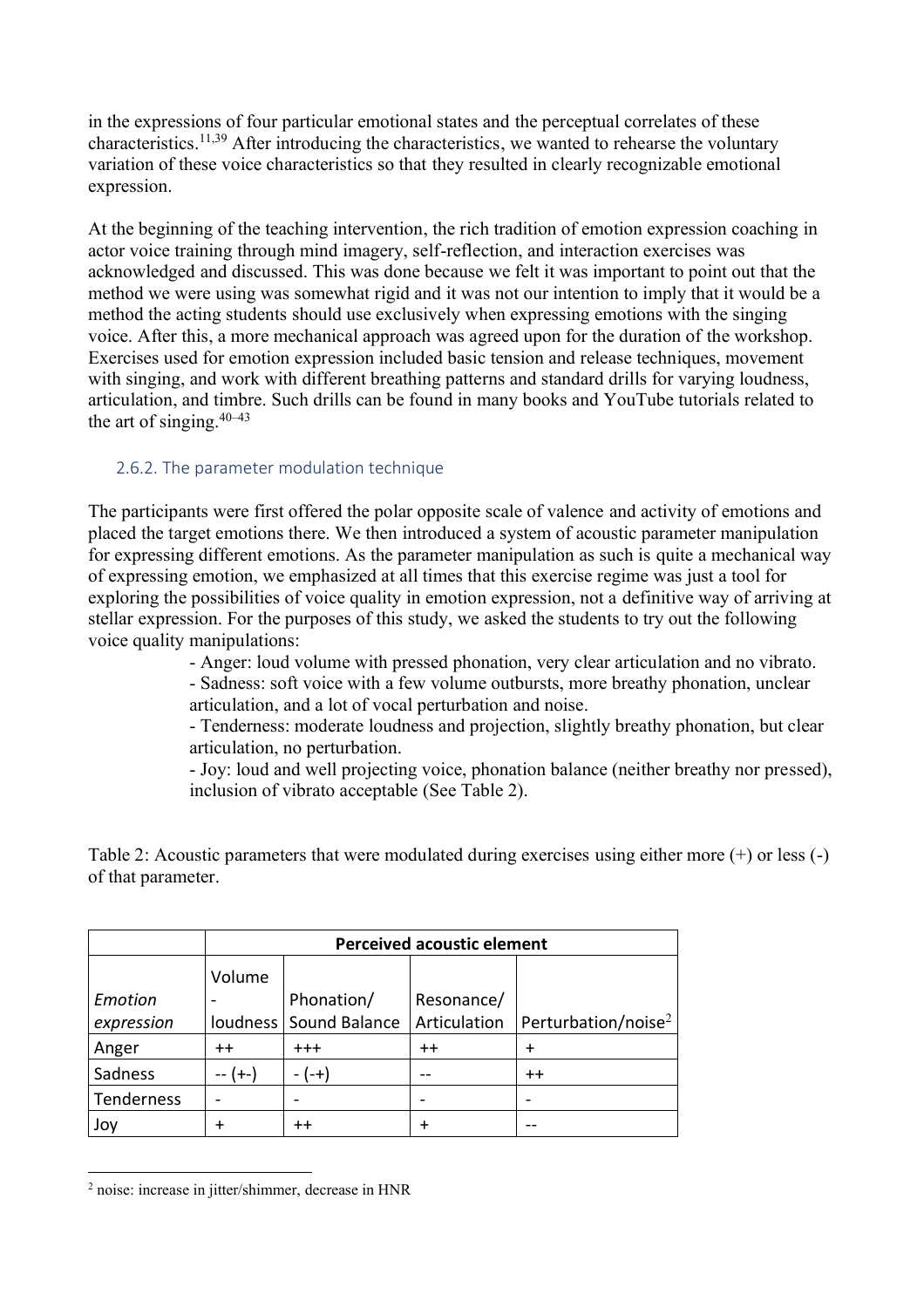| <i>Measurement</i> ratio) |                            | <b>HNR</b>   | <b>F1-F4</b><br><b>Acoustic Correlates</b> | <b>HNR</b>       |
|---------------------------|----------------------------|--------------|--------------------------------------------|------------------|
|                           | <b>SPL (&amp;</b><br>Alpha | Alpha ratio, |                                            | Jitter, Shimmer, |

The starting point of the voice modulations was the participants' habitual neutral voice. In order to use the parameter modulation technique safely, students should be aware of what their individual optimal (well-balanced, effortless) voice use is like. The extent to which the parameter manipulation can be executed (i.e., how wide deviations from the optimum can be introduced) needs to be scaled individually and also for the esthetics of the singing style in use. In this study, the acting students were singing in non-classical styles, which allowed for the maximum amount of parameter manipulation.

As each exercise needs to be fitted individually to the students' conceptual understanding of the voice and to their individual way of using it, a specific description of the exercises used cannot be given in the scope of this article. Instead, we will give a general description of how the parameter modulation was taught.

For volume control, we used exercises exploring the loudness range of each individual student from the softest possible to the loudest. We discussed each participant's habitual loudness use, comfort loudness, air flow regulation, vocal fold adduction, and the influence of the oral cavity and mouth opening on the perceived loudness.

For phonation, we used phonation balance exercises fitted to the individual need of the student (soft attack and general "hypofunction" for the "hyperfunctional" student and *vice versa*). Vocal fold movement between the barely abducted and barely adducted is said to produce a resonant voice, <sup>44</sup> and the goal of these exercises was to establish this zone for the students so that they can safely depart from it. We also drilled polar opposite exercises ranging from very breathy voice through optimal sound balance to pressed phonation. The goal of these exercises was to clearly demonstrate the perceptual (both acoustic and tactile/sensory) differences between the different modes of phonation.

For resonance and articulation, we used exercises that shape the vocal tract in various ways. The articulatory exercises addressed different possibilities of the physiological positioning of the tongue, jaw, velum, and lips. The tongue position has a role in shaping the vowels and the general sound quality. The advancement of the root of the tongue results in the "fronting" of the sound, while retracting it makes the sound darker.<sup>32,45</sup> We used exercises for moving the tongue forward and backward (genioglossus), flattening the tongue (hyoglossus, chondroglossus), pulling the tongue back and up while depressing the soft palate (palatoglossus) and working with the intrinsic muscles of the tongue. The point of these exercises was to acknowledge the major role that the tongue has in shaping the oral cavity and the resulting sound. The students were encouraged to look for sounds that would (in their opinion) fit the acoustic descriptions given to the target emotions.

Exercises of the jaw movement were presented on an open-closed continuum. The students were given different exercises addressing the relaxed, open and closed jaw positions and they were instructed to experiment with different jaw openings as well as the fixed jaw position (with a bite block). The aim of these exercises was to demonstrate the full range of jaw movement as well as the possibility to hold the jaw in place and still sound intelligible. Again, the students were encouraged to explore and pick different sounds to be used in emotion expression.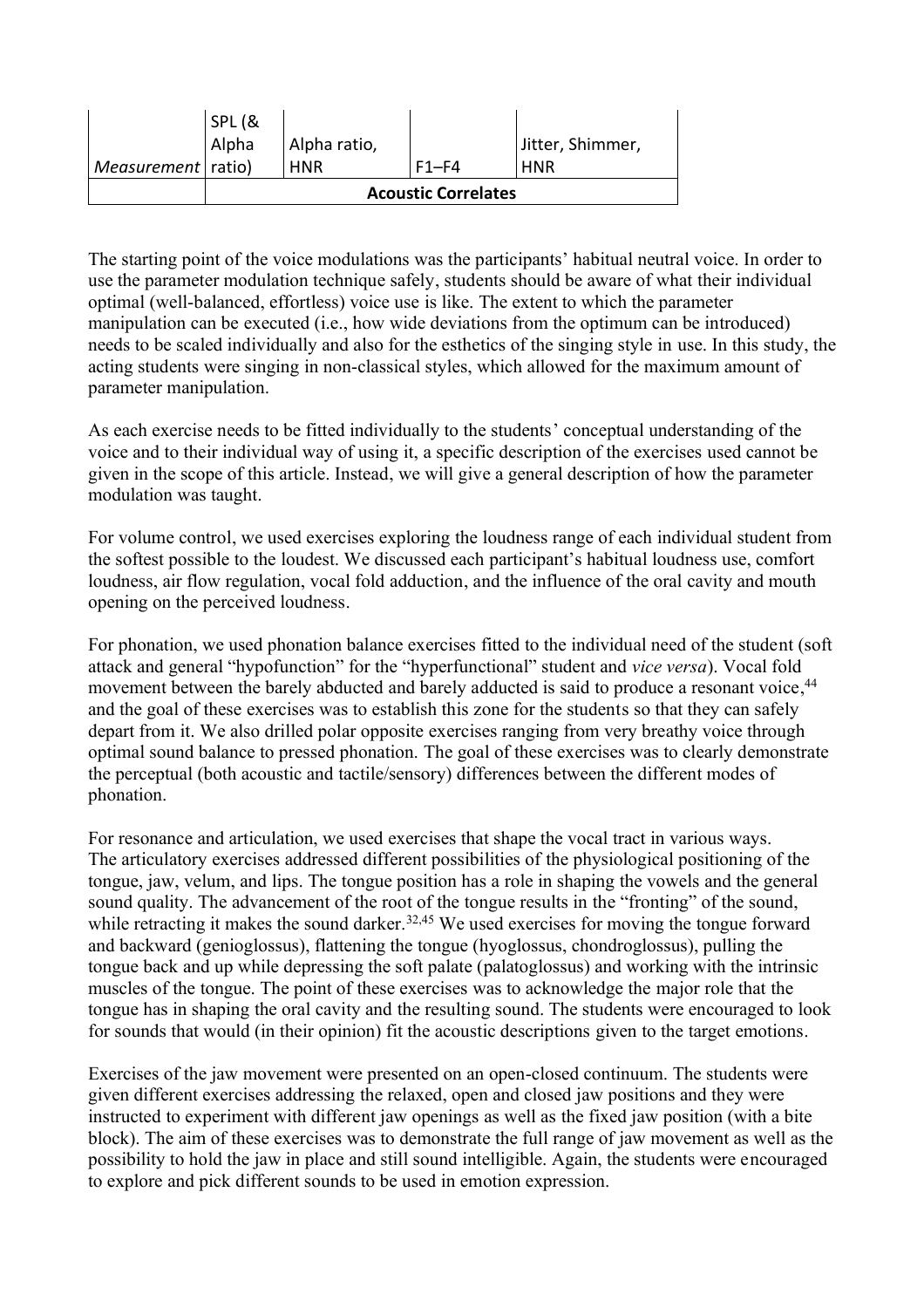The velum exercises we used were either velum up (levator veli palatini, musculus uvulae) or velum down (palatoglossus, palatopharyngeus), and the way we approached them was through mind imagery instructions such as "smelling the flower" or "like you are just about to cry."

The lips have a role in lengthening and shortening the vocal tract, which effects the formant frequencies and makes the voice color sound darker or shriller.32,46 This effect can be achieved using exercises extending the lips outwards (pouting) and retracting them sideways as in a smile. The lips (orbicularis oris) are continuous with the buccinator muscle, and ultimately with the superior pharyngeal constrictor,<sup>47</sup> and in this way any movement of the lips will have an effect on the shape of the oral cavity and its possibility of reinforcing formants. For this study, we used phonation with protruded and retracted lips, as well as with different lip openings and with restricted lip movement.

Another method we used was facial expressions. Facial expressions have been found to alter the voice quality, and finding a preferred sound through a facial expression is a known technique in singing instruction that lends itself readily to acoustic emotion expression.<sup>48</sup> By simply asking the student to make a sad, happy, angry, or tender face while phonating, we were able to generate different voice qualities through muscle movement.

Jitter and shimmer measures indirectly assess laryngeal function by quantifying acoustic correlates of irregular vocal fold vibration. Jitter measures *fo* perturbation and shimmer measures SPL perturbation, caused by vibratory variations from one vocal fold cycle to the next. Jitter is affected mainly because of the lack of control of vocal fold vibration and shimmer because of the reduction in SPL related tension in the vocal folds. <sup>49</sup> Although sound perturbations refer to abnormal stability of the period length, amplitude and waveform of the vocal fold cycle, the sound is somewhat tolerant of the wave's asymmetry, and a little bit of perturbation occurs in all natural sounds. Small irregularities in the acoustic wave are considered as normal variation associated with physiological body function and voice production.<sup>50–52</sup> The occurrence of jitter or shimmer in voiced sound can be perceptually described as a hoarse, husky, or rough voice. As it is not exactly a desirable effect in a professional voice, we used extreme vibratos, both frequency (undulating between several semitones) and amplitude (crying-like volume changes) modulation, and even breaks in the voice to simulate perturbation in a voice-friendly way. For this exercise set, we did not use distorted sounds such as growls or screams. The extreme vibratos and tremolos were chosen for this exercise regime as they offer a perceptually concrete and singer-friendly way of practicing the unwanted undulation of sound. Adding a vocal tract-induced noise component to a steady vocal fold vibration cycle – such as we do in dist-sounds<sup>53</sup> – often takes a considerable amount of practice to be done safely, and as we had time restrictions, we felt that this was the better option.

#### 3. Results

#### 3.1. Recognition of emotions

The emotion appraisals (answers) given in the listening test indicate that it is possible to recognize emotion from the singing voice. The overall recognition was  $47.7\%$  (x2 z-value 62.57, p = 0.000). The recognition of phrases at 52.7% (x2 z-value 52.28,  $p = 0.000$ ) was slightly better than the recognition of short vowel samples at  $42.6\%$  (x2 z-value 36.24, p = 0.000).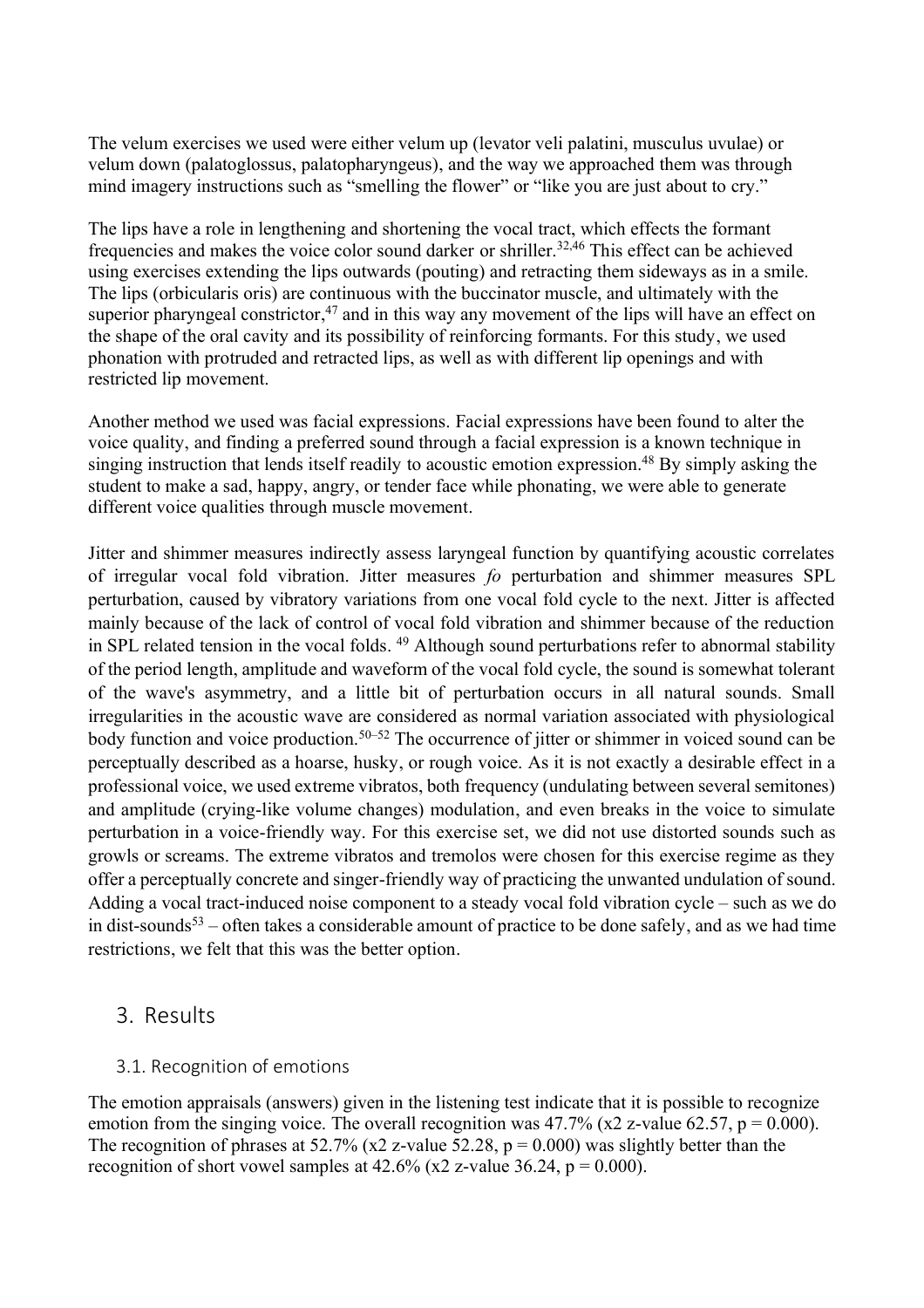#### 3.1.1 Recognition from vowel samples

For the purposes of this study, we are mainly interested in the short vowel samples, as they are seen as a carrier of information about the voice quality and as such are reflective of the usefulness of the practice regime used in the teaching intervention. Our hypothesis was that by teaching specific voice use (different voice qualities,) we could improve the recognition of emotion from the singing voice.

We first ran unrelated t-tests to determine if the recognition differed between the test group samples and the control samples. We established that there were no outliers in the data, as assessed by an inspection of the boxplot. The distribution of correct answers given in the listening test was normally distributed in all other conditions except for the test group before condition, as assessed by the Shapiro-Wilk test ( $p > .05$ ). In the test group before condition, the data distribution was not normally distributed (Statistic 0.927, df 30,  $p = 0.041$ ). There was homogeneity of variance for the correct answers in the listening test for the test group and the control group, as assessed by Levene's test for the equality of variances ( $p = 0.166$  in the before condition;  $p = 0.201$  in the after condition). There were 30 voice samples evaluated by 34 listeners in the test group and 30 voice samples evaluated by 34 listeners in the control group. There were more correct recognitions of intended emotions in the test group in both the before  $(M = 15, SD = 10)$  and the after  $(M = 17, SD = 10)$ conditions. For the control group, the correct recognition of intended emotions was  $M = 14$  (SD = 8) in the before condition and  $M = 11$  (SD 8) in the after condition (Table 3). The mean difference in the correct answers given in response to the heard samples was 1.50 (95% CI, -3.28 to 6.28) higher in the test group in the before condition in comparison to the control group and 5.97 (95%) CI, 1.31 to 10.62) higher in the test group in the after condition in comparison to the control group. In the before condition, there was no statistically significant difference in the mean recognition of emotion between the test group and control group  $(t(58) = 0.628, p = 0.532)$ . There was a statistically significant difference in mean correct recognition of emotion between the test group samples and the control group samples after the teaching intervention  $(t(58) = 2.565, p = 0.013)$ .

The results indicate that for the test group samples, the recognition of emotion increased in all emotion portrayals in the after condition. The recognition of neutral samples decreased in the after condition. For the control group samples, the recognition of emotion decreased for the after condition in all other emotion portrayals except joy. The recognition of neutral also increased (Table 3).

Table 3: Number of correctly recognized vowel samples.

| Expressed feeling                            | Correctly<br>recognized<br>samples BEFORE | Correctly<br>recognized<br>samples AFTER | Change in<br>recognition |
|----------------------------------------------|-------------------------------------------|------------------------------------------|--------------------------|
| <b>Test Group</b>                            |                                           |                                          |                          |
| Joy                                          | 33                                        | 46                                       | 13                       |
| Tenderness                                   | 63                                        | 77                                       | 14                       |
| Neutral                                      | 191                                       | 122                                      | $-69$                    |
| Sadness                                      | 112                                       | 123                                      | 11                       |
| Anger                                        | 86                                        | 141                                      | 55                       |
| Correctly recognized samples all<br>together | 485                                       | 509                                      |                          |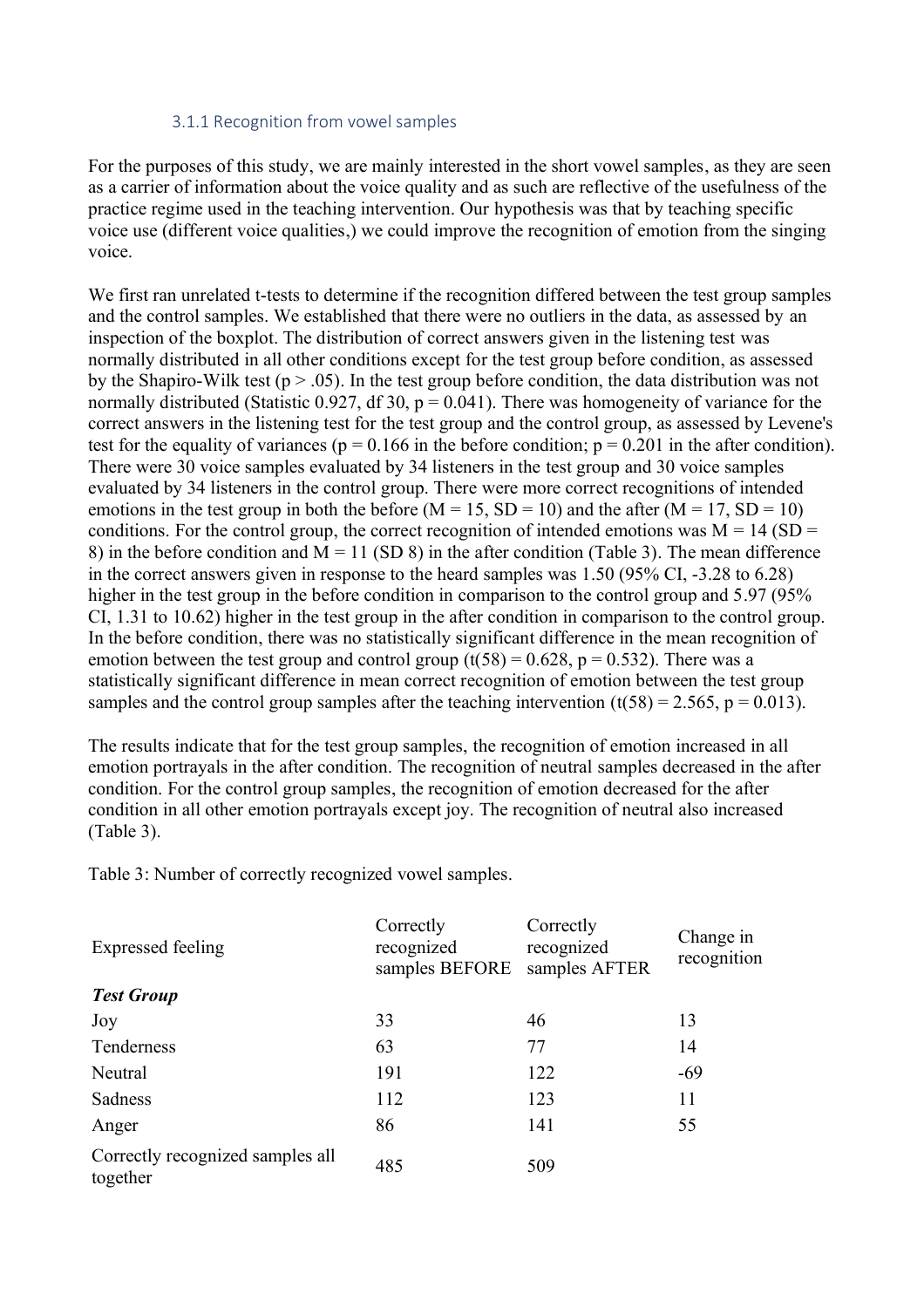#### *Control Group*

| Joy                                          | 32  | 38  | O     |
|----------------------------------------------|-----|-----|-------|
| Tenderness                                   | 93  | 43  | $-50$ |
| Neutral                                      | 78  | 89  | 11    |
| Sadness                                      | 99  | 89  | $-10$ |
| Anger                                        | 110 | 78  | $-32$ |
| Correctly recognized samples all<br>together | 412 | 337 |       |

The internal consistency of the answers was tested with Cronbach's alpha, and the results showed a mean consistency of 0.93. Anger yielded the most consistent answers, while neutral yielded the least consistent answers (Table 4).

We ran Pearson's Chi-squared test to see if there was a statistically significant difference between the answers given for samples recorded before and after the seven-week training period. For the sake of comparison, we also ran the test for the control group samples recorded at the seven-week interval. Pearson's Chi-squared test showed a significant difference in the answers given for the neutral and anger portrayals in the test group and tenderness and anger portrayals in the control group. The recognition of anger increased by 28.4% in the test group from before to after training. The recognition of neutral decreased by 20.6%. In the control group, the situation was reversed: the recognition of emotion decreased from before to after in tenderness (24.4%) and anger (15.7%) (Table 4).

Table 4: Correctly recognized short vowel samples in the listening test, the internal consistency of answers, and the statistical significance of the percentual difference in answers given from the samples recorded before and after the exercise regime.

|                   |                     |                             |       |                                | Control         |         |                                       |
|-------------------|---------------------|-----------------------------|-------|--------------------------------|-----------------|---------|---------------------------------------|
|                   |                     | <b>Test group</b><br>before | after | Pearson's<br>$Chi-$<br>squared | group<br>before | after   | <b>Pearson's</b><br>$Chi-$<br>squared |
| Joy               | % of recognition    | 16.2%                       | 22.5% | $H0:%1 = %2$                   | 15.7%           | 18.6%   | $HO = %1 =$<br>%2                     |
|                   | z-value             | 1.37                        | 0.91  | 2.7                            | $-1.54$         | $-0.49$ | 0.6                                   |
|                   | p-value             | 0.17                        | 0.363 | 0.103                          | 0.123           | 0.624   | 0.431                                 |
|                   | Cronbach's<br>alpha | 0.76                        | 0.86  |                                | 0.86            | 0.87    |                                       |
| <b>Tenderness</b> | % of recognition    | 30.9%                       | 38.2% | $H0:%1 = %2$                   | 45.6%           | 21.2%   | $H1 =$<br>$%1 < > \%2$                |
|                   | z-value             | 3.89                        | 6.51  | 2.4                            | 9.14            | 0.42    | 27.2                                  |
|                   | p-value             | 0.00                        | 0     | 0.118                          | 0               | 0.0674  | 0                                     |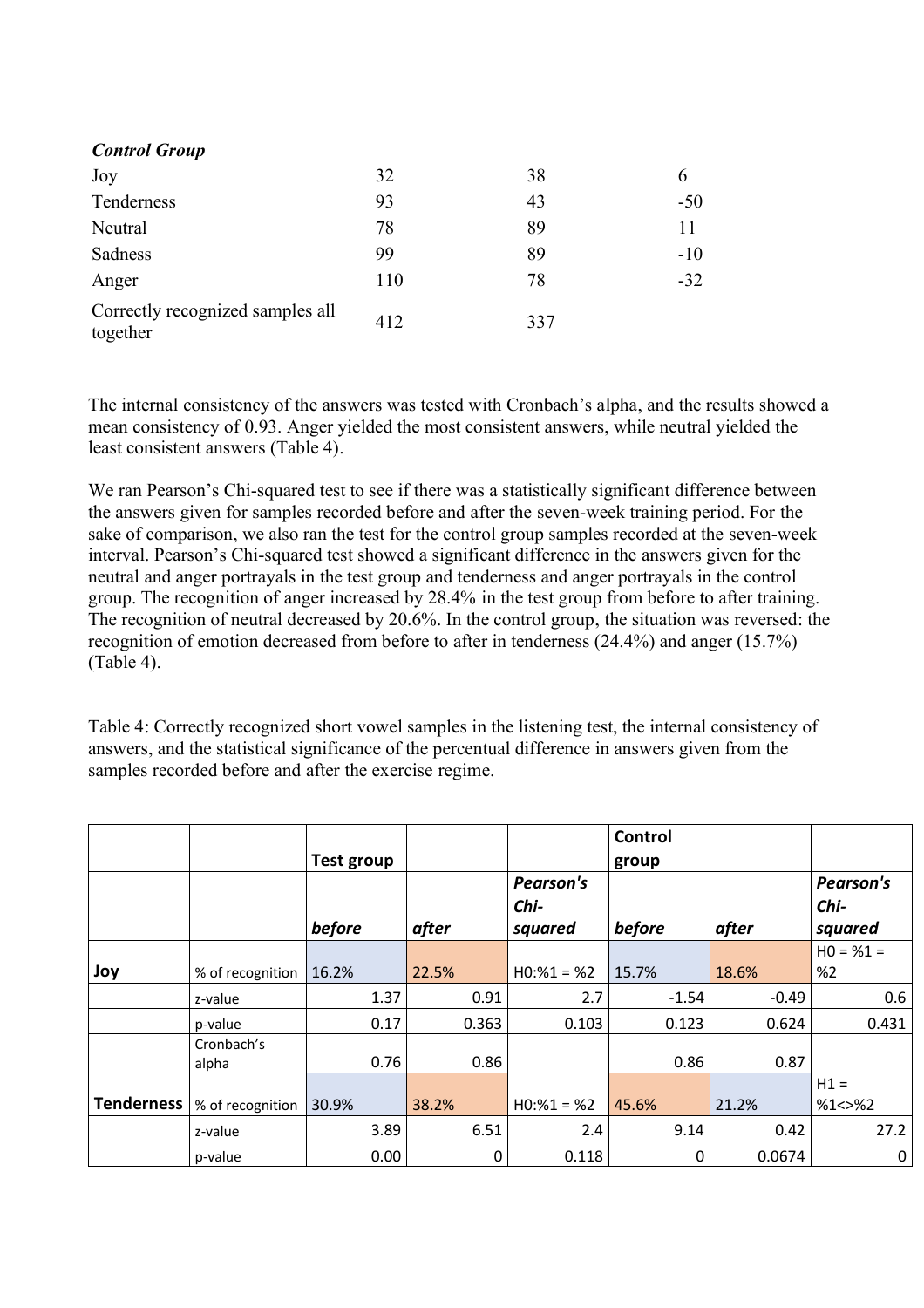|                | Cronbach's          |       |       |              |       |       |              |
|----------------|---------------------|-------|-------|--------------|-------|-------|--------------|
|                | alpha               | 0.87  | 0.92  |              | 0.57  | 0.54  |              |
|                |                     |       |       |              |       |       | $HO = %1 =$  |
| <b>Neutral</b> | % of recognition    | 81.4% | 60.8% | H1:%1 < >%2  | 38.2% | 43.6% | %2           |
|                | z-value             | 23.64 | 14.56 | 23.1         | 6.51  | 8.44  | 1.2          |
|                | p-value             | 12.46 | 0     | 0            | 0.000 | 0     | 0.268        |
|                | Cronbach's<br>alpha | 0.10  | 0.9   |              | 0.52  | 0.75  |              |
|                |                     |       |       |              |       |       | $HO = %1 =$  |
| <b>Sadness</b> | % of recognition    | 54.9% | 60.8% | $H0:%1 = %2$ | 48.5% | 43.6% | %2           |
|                | z-value             | 12.46 | 14.56 | 1.4          | 10.19 | 8.44  | $\mathbf{1}$ |
|                | p-value             | 0.00  | 0     | 0.229        | 0     | 0     | 0.321        |
|                | Cronbach's<br>alpha | 0.74  | 0.88  |              | 0.93  | 0.96  |              |
|                |                     |       |       |              |       |       | $H1 =$       |
| Anger          | % of recognition    | 42.2% | 70.6% | H1:%1<>%2    | 53.9% | 38.2% | $%1 < > \%2$ |
|                | z-value             | 7.91  | 18.06 | 33.5         | 12.11 | 6.51  | 10.1         |
|                | p-value             | 0.00  | 0     | 0            | 0     | 0     | 0.001        |
|                | Cronbach's<br>alpha | 0.97  | 0.96  |              | 0.97  | 0.96  |              |

#### 3.1.2. Recognition from phrases

Recognition from phrases seemed to be easier than recognition from the vowel samples in this study.

There were 30 voice samples evaluated by 34 listeners in the test group and 30 voice samples evaluated by 34 listeners in the control group. There were no outliers in the data, as assessed by an inspection of the boxplot. The distribution of correct answers given in the listening test was normally distributed, as assessed by the Shapiro-Wilk test ( $p > .05$ ), except in the test group before condition, where the data was not normally distributed (Statistic 0.917, df 30,  $p = 0.023$ ). The homogeneity of variances was observed, as assessed by Levene's test for equality of variances ( $p =$ .689 in the before condition and  $p = .218$  in the after condition). In the before condition, the phrases were better recognized from the control group samples ( $M = 18$ ,  $SD = 10$ ) than from the test group samples ( $M = 17$ ,  $SD = 9$ ). In the after condition, the situation was reversed. Phrases were better recognized from the test group samples ( $M = 20$ ,  $SD = 8$ ) than from the control group samples ( $M =$  $17. SD = 9$ ) (Table 5). There were no statistically significant differences in recognition. The mean difference in the correct answers given in response to the heard samples was -0.67 (95% CI, -5.52 to 4.18) in the test group in the before condition in comparison to the control group, and 3.23 (95% CI, -1.25 to 7.71) in the test group in the after condition in comparison to the control group. In the before condition, there was no statistically significant difference in the mean recognition of emotion between the test group and control group (t(58) = -0.275, p = 0.784). There was no statistically significant difference in the mean correct recognition of emotion between the test group samples and the control group samples after the teaching intervention  $(t(58) = 1.445, p = 0.154)$ .

The results indicate that for the test group samples, the recognition of emotion increased in all emotion portrayals in the after condition. The recognition of neutral samples decreased in the after condition. For the control group samples, the recognition of emotion increased for the after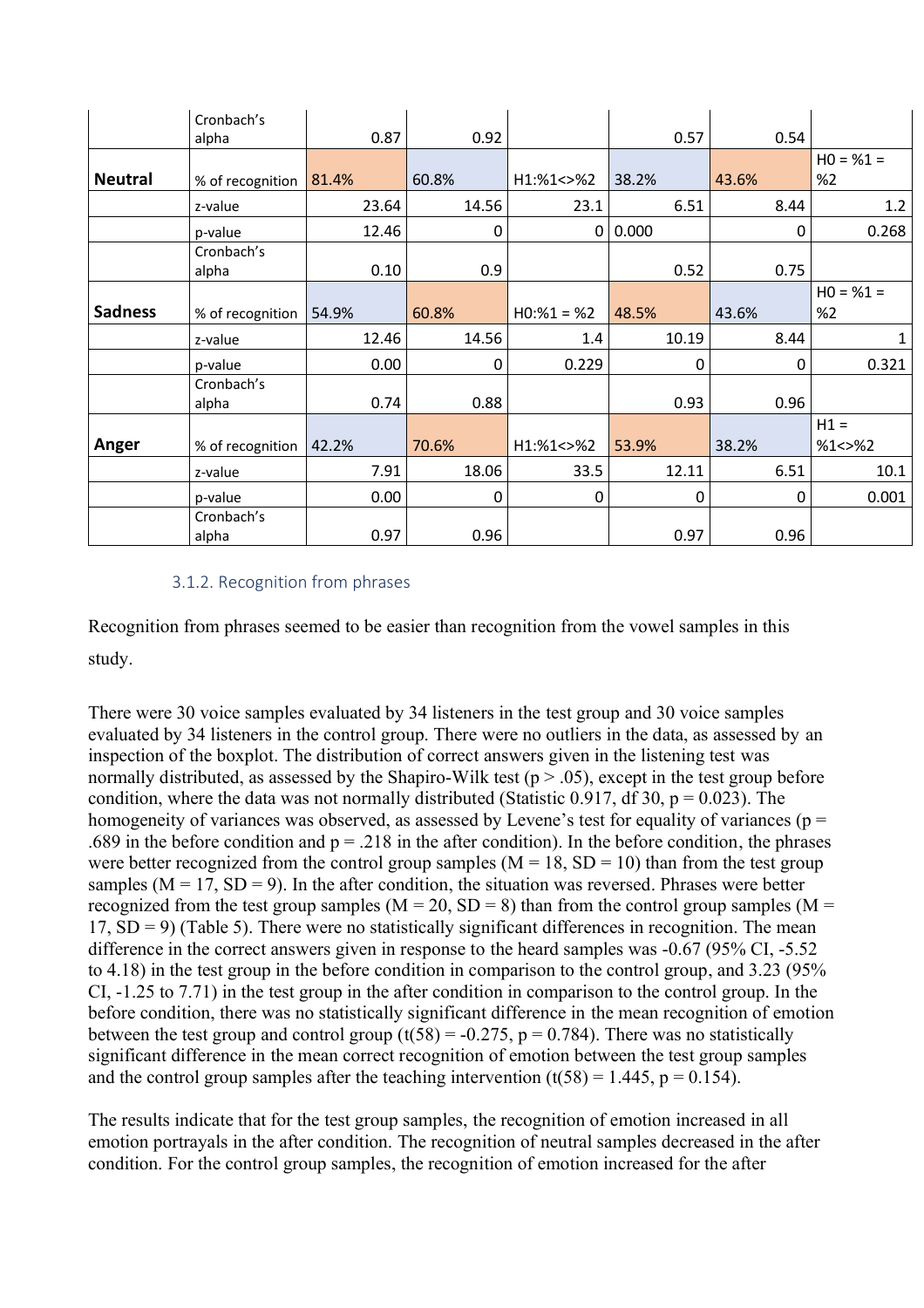condition in tenderness and neutral and decreased in joy and sadness. The recognition of anger was similar in both conditions (Table 5).

Table 5: Correctly recognized phrases in the listening test.

| <b>Expressed feeling</b>                     | Correctly<br>recognized<br>samples BEFORE | Correctly<br>recognized<br>samples AFTER | Change in<br>recognition |
|----------------------------------------------|-------------------------------------------|------------------------------------------|--------------------------|
| <b>Test Group</b>                            |                                           |                                          |                          |
| Joy                                          | 71                                        | 92                                       | 21                       |
| Tenderness                                   | 114                                       | 115                                      | 1                        |
| Neutral                                      | 100                                       | 97                                       | $-3$                     |
| Sadness                                      | 112                                       | 157                                      | 45                       |
| Anger                                        | 112                                       | 130                                      | 18                       |
| Correctly recognized samples all<br>together | 509                                       | 591                                      |                          |
| <b>Control Group</b>                         |                                           |                                          |                          |
| Joy                                          | 87                                        | 80                                       | $-7$                     |
| Tenderness                                   | 121                                       | 125                                      | $\overline{4}$           |
| Neutral                                      | 73                                        | 90                                       | 17                       |
| Sadness                                      | 142                                       | 101                                      | $-41$                    |
| Anger                                        | 109                                       | 109                                      | $\theta$                 |
| Correctly recognized samples all<br>together | 532                                       | 505                                      |                          |

The internal consistency of the answers was tested with Cronbach's alpha, and it showed a mean consistency of 0.87. Anger yielded the most consistent answers, while neutral yielded the least consistent answers (Table 6).

We ran Pearson's Chi-squared test to see if there was a statistically significant difference between the answers given for samples recorded before and after the seven-week training period. For the sake of comparison, we also ran the test for the control group samples recorded at the seven-week interval. Pearson's Chi-squared test showed a significant difference for answers given for the neutral and anger portrayals in the test group and tenderness and anger portrayals in the control group. The recognition of anger increased by 10.1% from the test group samples from before to after training. The recognition of joy increased by 11.8% and the recognition of sadness increased 22.5%. In the control group, the recognition of tenderness increased by 2% but decreased in joy by 3.4% and in sadness by 20.1%, while the recognition of anger remained the same (Table 6).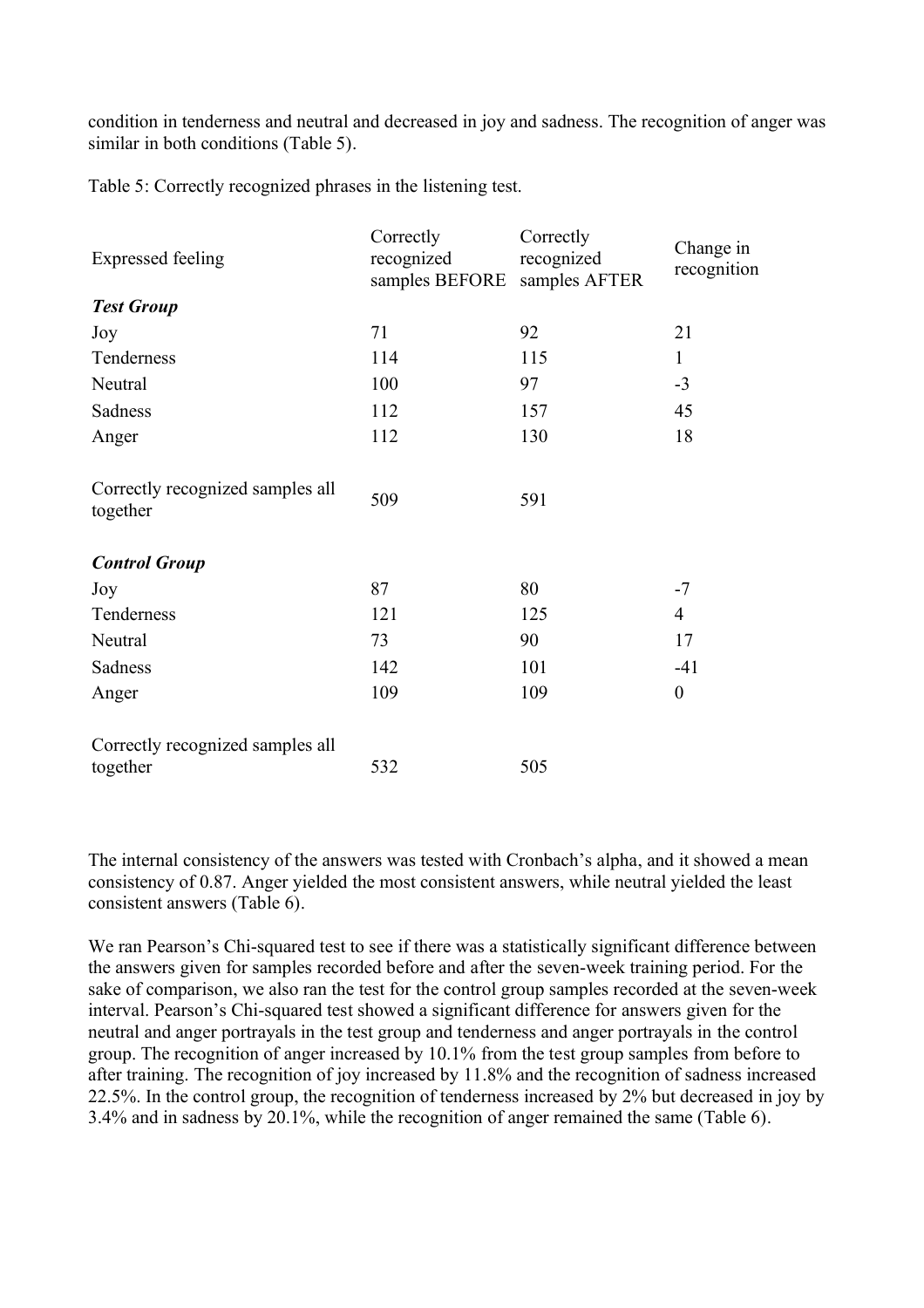Table 6: Correctly recognized phrase samples in the listening test, the internal consistency of answers, and the statistical significance of the percentual difference in answers given from the samples recorded before and after the exercise regime.

|                   |             | <b>Test</b>    |           |                  | Control   |       |                  |
|-------------------|-------------|----------------|-----------|------------------|-----------|-------|------------------|
|                   |             | group          |           |                  | group     |       |                  |
|                   |             |                |           |                  |           |       | <b>Pearson's</b> |
| Recognition from  |             |                |           | <b>Pearson's</b> |           |       | Chi-             |
| phrase            |             | before   after |           | Chi-squared      | before    | after | squared          |
|                   | % of        |                |           |                  |           |       |                  |
| Joy               | recognition | 34.8%          | 46.6%     | H1:%1<>%2        | 42.6%     | 39.2% | $H0:%1 = %2$     |
|                   | z-value     | 5.29           | 9.49      | 5.9              | 8.09      | 6.86  | 0.5              |
|                   | p-value     | 0.00           | 0         | 0.016            | 0         | 0     | 0.481            |
|                   | Cronbach's  |                |           |                  |           |       |                  |
|                   | alpha       | 0.83           | 0.91      |                  | 0.91      | 0.87  |                  |
|                   | % of        |                |           |                  |           |       |                  |
| <b>Tenderness</b> | recognition | 56.4%          | 57.1%     | $H0:%1 = %2$     | 59.3%     | 61.3% | $H0:%1 = %2$     |
|                   | z-value     | 12.99          | 13.23     | $\Omega$         | 14.04     | 14.74 | 0.2              |
|                   | p-value     | 0.00           | $\pmb{0}$ | 0.875            | $\pmb{0}$ | 0     | 0.686            |
|                   | Cronbach's  |                |           |                  |           |       |                  |
|                   | alpha       | 0.91           | 0.67      |                  | 0.24      | 0.94  |                  |
|                   | % of        |                |           |                  |           |       |                  |
| <b>Neutral</b>    | recognition | 49.5%          | 49%       | $H0:%1 = %2$     | 35.8%     | 44.1% | $H0:%1 = %2$     |
|                   | z-value     | 10.54          | 10.36     | 0                | 5.64      | 8.61  | 3                |
|                   | p-value     | 0.00           | $\pmb{0}$ | 0.921            | 0         | 0     | 0.086            |
|                   | Cronbach's  |                |           |                  |           |       |                  |
|                   | alpha       | 0.93           | 0.85      |                  | 0.9       | 0.81  |                  |
|                   | % of        |                |           |                  |           |       |                  |
| <b>Sadness</b>    | recognition | 55.4%          | 77.9%     | H1:%1<>%2        | 69.6%     | 49.5% | H1:%1<>%2        |
|                   | z-value     | 12.64          | 20.69     | 23.3             | 17.71     | 10.54 | 17.1             |
|                   | p-value     | 0.00           | 0         | 0                | 0         | 0     | 0                |
|                   | Cronbach's  |                |           |                  |           |       |                  |
|                   | alpha       | 0.96           | 0.93      |                  | 0.98      | 0.95  |                  |
|                   | % of        |                |           |                  |           |       |                  |
| Anger             | recognition | 54.9%          | 65 %      | H1:%1<>%2        | 53.4%     | 53.4% | $H0:%1 = %2$     |
|                   | z-value     | 12.46          | 16.04     | 4.3              | 11.94     | 11.94 | $\pmb{0}$        |
|                   | p-value     | 0.00           | $\pmb{0}$ | 0.037            | 0         | 0     | $\mathbf 1$      |
|                   | Cronbach's  |                |           |                  |           |       |                  |
|                   | alpha       | 0.94           | 0.92      |                  | 0.98      | 0.98  |                  |

#### 3.2. Acoustic results

A Friedman test was run to determine if there were differences in the usage of different sound parameters in different emotion expressions. Pairwise comparisons were performed (SPSS, 2019) with a Bonferroni correction for multiple comparisons. The acoustic parameters F1 and SPL differed significantly between the expressions of emotions in both the before and after conditions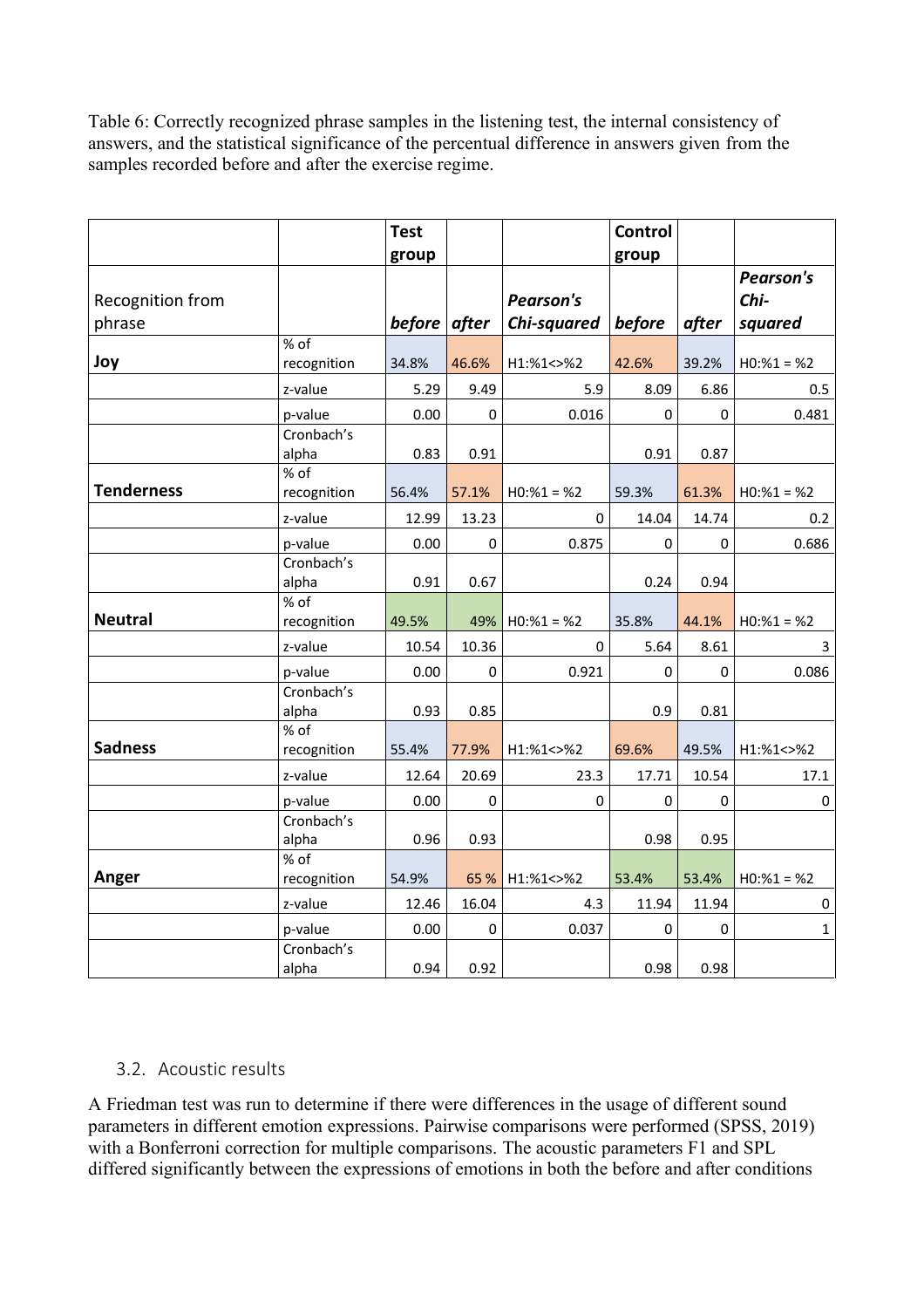(Table 7, Table 8). In addition, there was a statistically significant difference of the HNR between emotions in the test group samples. In the samples recorded before the teaching intervention, F3, jitter, and shimmer distinguished emotions in the test group and F4 in the control group, but the effect was not repeated in the samples recorded after the teaching intervention/waiting period. Instead, the Alpha ratio was found to differ statistically significantly between the emotions in the after condition for the test group.

Post hoc analysis of the before condition revealed statistically significant differences in F1 between sadness (Mdn = 620 Hz) and joy (Mdn = 801 Hz) ( $p = .010$ ) and between sadness and anger (Mdn = 807 Hz)  $(p = .001)$  in the test group. In the control group, differences were found between sadness (Mdn = 684 Hz) and joy (Mdn = 811 Hz) ( $p = .019$ ) and between sadness and anger (Mdn = 887 Hz) ( $p = .010$ ). In the after condition, post hoc analysis showed statistically significant differences between tenderness (Mdn = 658 Hz) and anger (Mdn = 852 Hz) ( $p = .019$ ), between sadness (Mdn  $= 658$  Hz) and anger (p = .019), and between neutral (Mdn = 658 Hz) and anger (p = .019) in the test group samples.

For SPL, post hoc analyses for the before condition revealed statistically significant differences between tenderness (Mdn = 76 dB) and anger (Mdn = 86 dB) ( $p = .035$ ), between tenderness and joy (Mdn = 86 dB) ( $p = .019$ ), and between sadness (Mdn = 75 dB) and joy ( $p = .035$ ) in the test group samples. In the control group samples, differences were found between tenderness (Mdn  $= 71$ ) dB) and anger (91 dB) ( $p = .019$ ), between tenderness and joy (Mdn = 84 dB) ( $p = .000$ ), and between sadness (Mdn = 73 dB) and anger ( $p = .035$ ).

In the after condition, statistically significant differences in SPL were found between sadness (Mdn  $=$  73 dB) and joy (Mdn = 82 dB) (p = .019) and between sadness and anger (Mdn = 87 dB) (p = .001) in the test group. Statistically significant differences for the control group were found between tenderness (Mdn = 67 dB) and anger (Mdn = 80 dB) ( $p = .019$ ), between sadness (Mdn = 66 dB) and anger ( $p = .035$ ), and between neutral (Mdn = 67 dB) and anger ( $p = .019$ ).

In addition to these, in the test group after condition, post hoc tests revealed statistically significant differences in the Alpha ratio between neutral (Mdn = -27 dB) and joy (Mdn = -20 dB) ( $p = .035$ ) and between tenderness (Mdn = -27 dB) and joy ( $p = .035$ ), and in HNR between sadness (Mdn = 17 dB) and joy (Mdn = 21 dB) ( $p = .019$ )

Table 7: The Friedman test for correlated samples recorded before the teaching intervention.

## **BEFORE**

The Friedman test for correlated samples

|                | Test group |      | Control group |           |
|----------------|------------|------|---------------|-----------|
|                | df<br>x2   | sig. | $df \times 2$ | sig.      |
| F1             | 4 21.067   | .000 | 4 13.733      | .008      |
| F <sub>2</sub> | 4 8.400    | .078 | 4             | .092<br>8 |
| F <sub>3</sub> | 4 9.600    | .048 | 4 7.600       |           |
| F4             | 7.600      | .107 | 4 11.467      | .022      |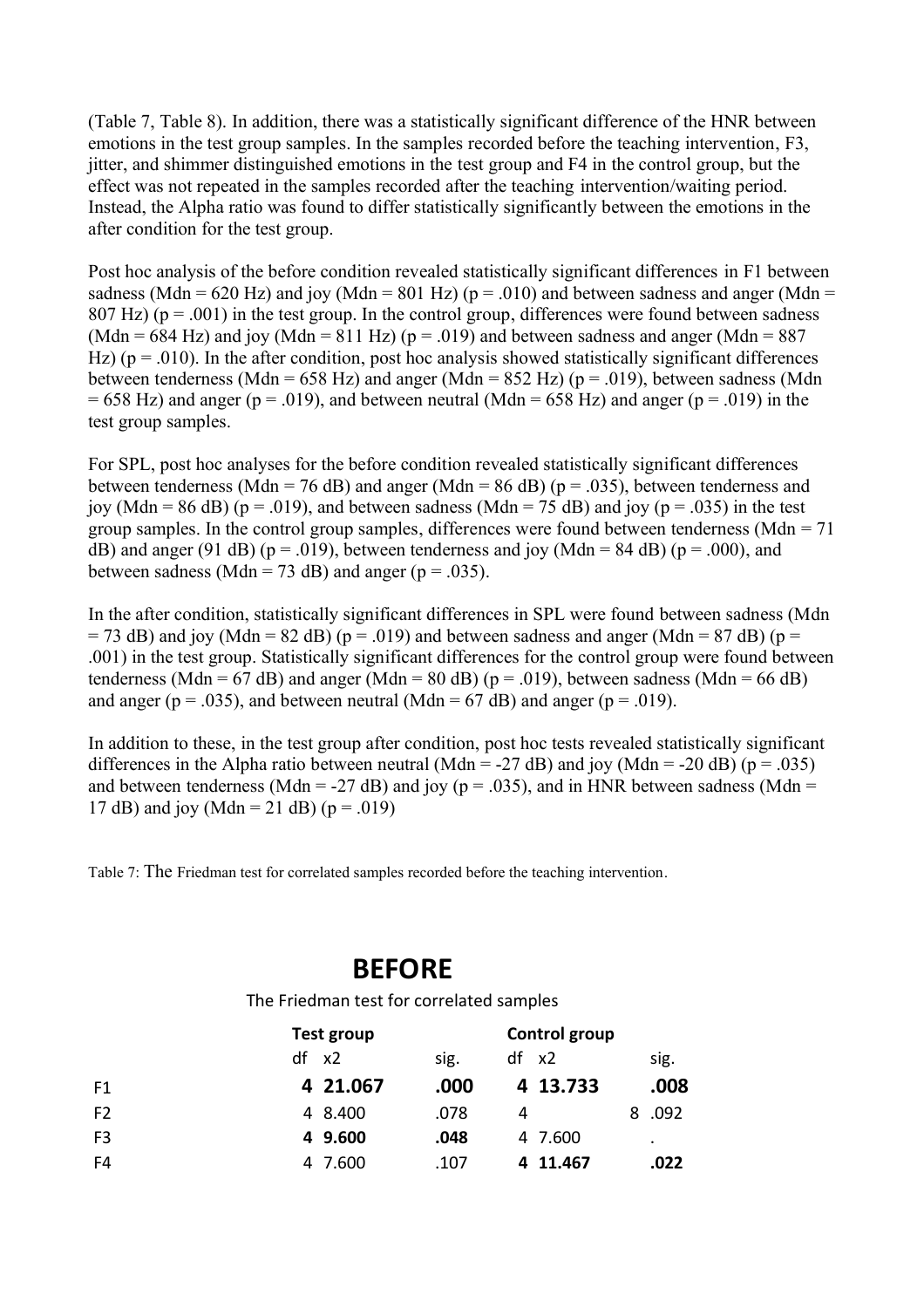| Alpha ratio  | 4 6.267  | .108 | 4 6.800  | .147 |
|--------------|----------|------|----------|------|
| <b>SPL</b>   | 4 17.467 | .002 | 4 21.733 | .000 |
| <b>HNR</b>   | 4 10.400 | .034 | 4 7.092  | .131 |
| Jitter rap   | 4 10.475 | .033 | 4 3.322  | .505 |
| Jitter ppq   | 4 11.898 | .018 | 4 1.544  | .819 |
| Shimmer apq3 | 4 11.067 | .026 | 4 3.467  | .483 |
| Shimmer apg5 | 4 11.200 | .024 | 4 5.517  | .238 |

Table 8: The Friedman test for correlated samples recorded after the teaching intervention.

|                |                                          | ┓                 | . |               |    |          |      |
|----------------|------------------------------------------|-------------------|---|---------------|----|----------|------|
|                | The Friedman test for correlated samples |                   |   |               |    |          |      |
|                |                                          | <b>Test group</b> |   | Control group |    |          |      |
|                | df                                       | x2                |   | sig.          | df | x2       | sig. |
| F <sub>1</sub> | 4                                        |                   |   | 16.003        |    | 4 15.018 | .005 |
| F <sub>2</sub> |                                          | 4 3.930           |   | .416          |    | 4 5.754  | .218 |
| F <sub>3</sub> | 4                                        | 1.600             |   | .809          |    | 4 3.733  | .443 |
| F4             |                                          | 4 4.772           |   | .312          |    | 4 1.263  | .868 |
| Alpha ratio    |                                          | 4 17.263          |   | .002          |    | 4 4.772  | .312 |
| <b>SPL</b>     |                                          | 4 21.193          |   | .000          |    | 4 17.825 | .001 |
| <b>HNR</b>     |                                          | 4 10.386          |   | .034          |    | 4.421    | .981 |
| Jitter rap     |                                          | 4 5.895           |   | .207          |    | 4.587    | .964 |
| Jitter ppq     |                                          | 4 7.604           |   | .107          |    | 4 2.400  | .663 |
| Shimmer apq3   | 4                                        | 3.228             |   | .520          |    | 4 2.847  | .584 |
| Shimmer apq5   |                                          | 4 8.140           |   | .087          |    | 4 3.856  | .426 |

## **AFTER**

#### 3.2.1 SPL:

For the test group, SPL increased on the continuum of tenderness  $\rightarrow$  sadness  $\rightarrow$  neutral  $\rightarrow$  joy  $\rightarrow$ anger. Low intensity emotions (sadness, tenderness) were sung with a lower volume than the emotions with higher activity. The effect of the exercise routine can be seen in the wider variety in SPL control in the after condition as opposed to the before condition in the test group. In comparison to the control group, the test group showed a more consistent SPL between the recordings. In the control group, singers sang slightly louder the first time and softer the last time (Figure 1). SPL differed significantly between emotional expressions for both groups.

Figure 2: Test group SPL control before and after the training intervention and control group volume control in two separate recordings.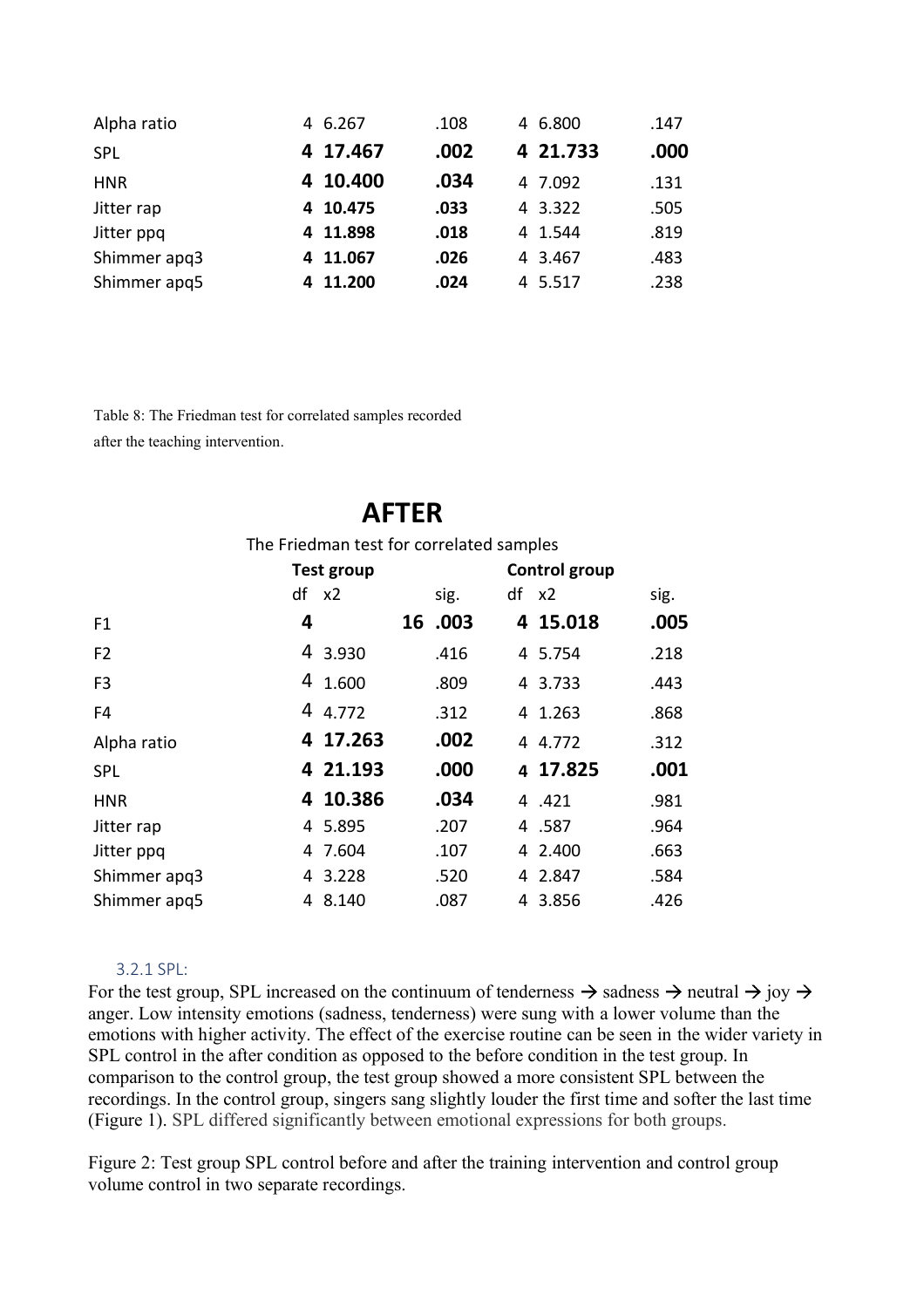

#### 3.2.2. Alpha ratio:

All of the samples for high-activity emotions (joy and anger) were characterized by a larger Alpha ratio than for the low-activity emotions (sadness and tenderness). The effects of the training routine can be seen again in the wider variety of Alpha ratio usage in the test group from before to after samples. The difference in the test group after samples in comparison to the before samples indicates that the test group started to vary their sound balance more after the teaching intervention (Figure 2).

Figure 3: Measured Alpha ratio in the test group samples before and after the training intervention.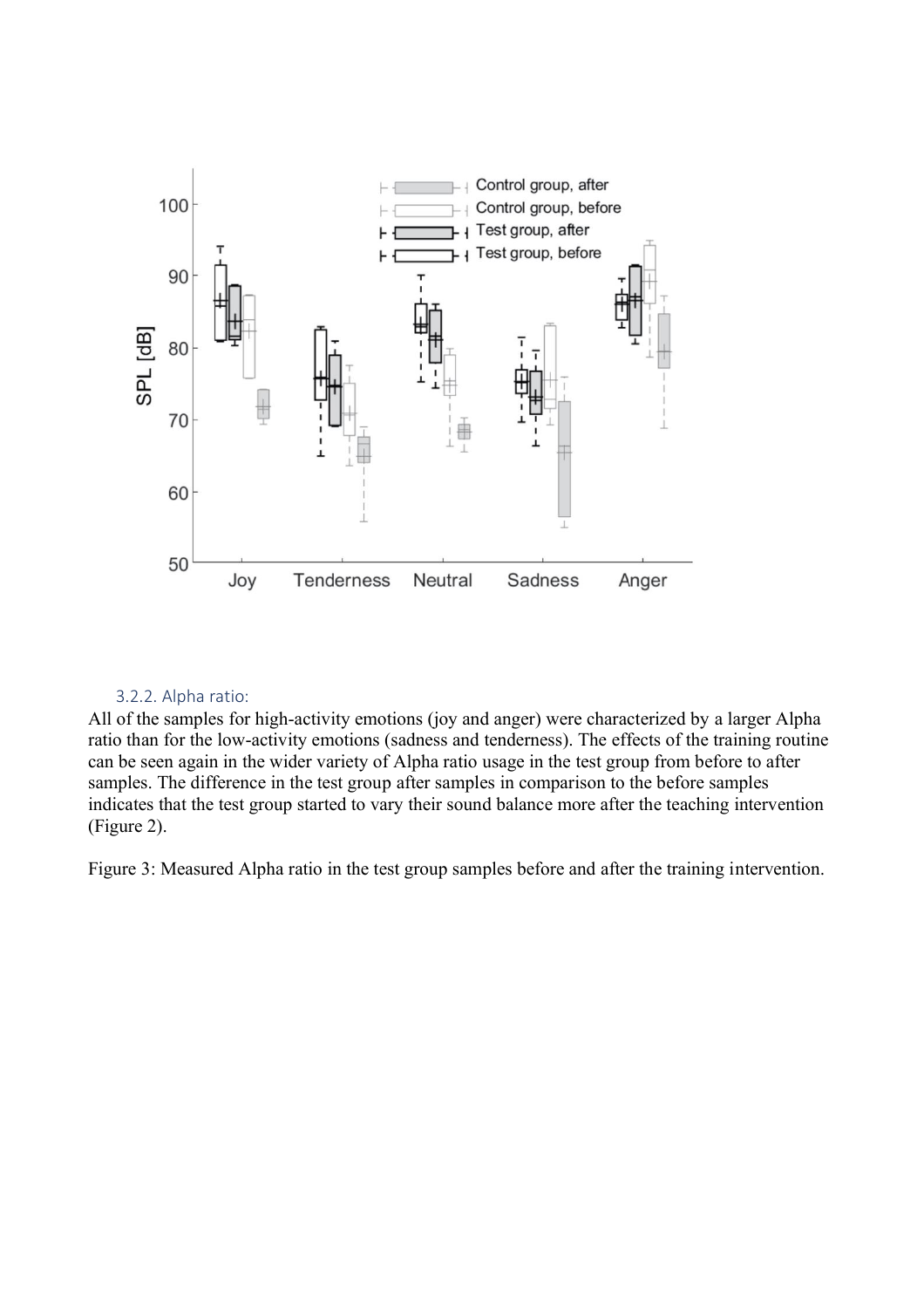

#### 3.2.3. HNR:

In this study, HNR did show a statistically significant difference between the emotions in the test group in both the before and after conditions. The HNR decreased in the second recording for the test group, suggesting the use of more noise components in the signal. The most harmonic content was found in joy and the least in sadness. For the control group, HNR increased for the second recording, suggesting a more sonorous sound. The effects of the training routine were again observed in the increased variety of the use of the HNR component in the test group (Figure 3).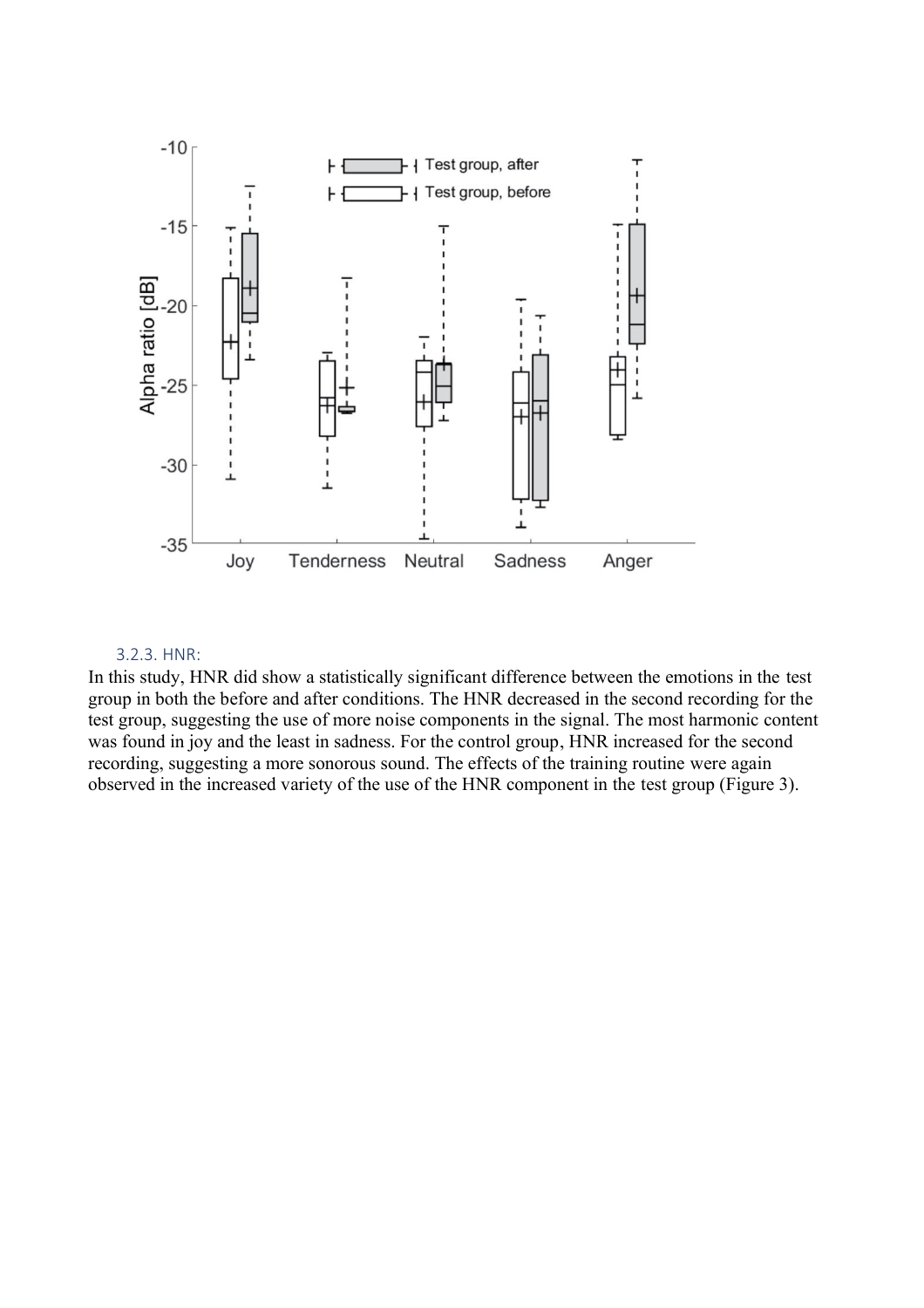



#### 3.2.4. Formants:

The overall formant structure of the samples revealed a few distinctive patterns in regard to emotion expression. In sadness, F1 was lower, and F2, F3, and F4 were higher in comparison to other emotions and neutral, suggesting a more diffuse formant pattern. In anger, the opposite was true: F1 was higher and F2, F3, and F4 were lower in both groups. A similar but less pronounced formant pattern could be found in joy. In tenderness, the first formant was positioned slightly higher than in sadness, but it was still relatively low; other formants were positioned fairly high. In neutral expression, the first formant was neither high nor low, while the second and the third formants were in a relatively low position. The formant structure was most compact in anger and then it scattered in a sequence of anger  $\rightarrow$  joy  $\rightarrow$  neutral  $\rightarrow$  tenderness  $\rightarrow$  sadness. F1 was found to be statistically significant in differentiating the emotional expressions in both groups (Figure 4).

Figure 5: Range of F1 positioning in recorded samples.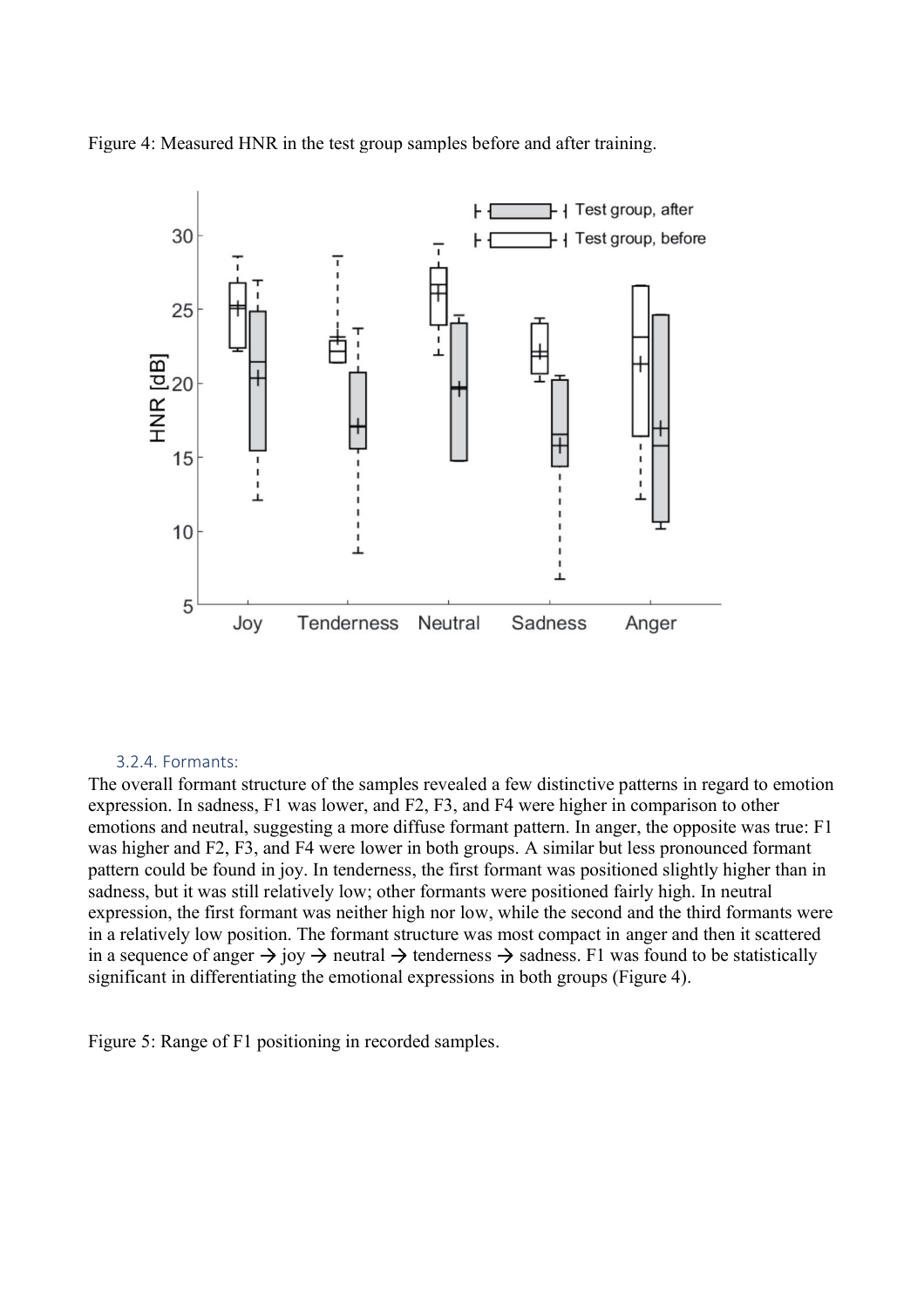

#### 4. Discussion

This study investigated the effects of a specific training strategy, the "parameter manipulation technique," for emotional expression in the singing voice. The technique is based on accumulated research findings on the acoustic characteristics of vocal emotion expression. The aim was to see whether the specific training improves the recognition of emotions from the singing voice and whether the acoustic differences between emotional expressions increase after the particular training. We hypothesized that the recognition of emotions would increase in the test group and not change in the control group, and that the number of significantly differentiating parameters and the range of the parameters would increase after training. Whilst one needs to take caution in extrapolating data that have been produced by a small number of people repeating specific deliberate tasks while expressing requested emotions, the results seem to support the hypotheses at least partially. Our results suggest that training with the parameter modulation technique increased the correct recognition of emotional expression from the short vowel and phrase samples.

The number of significantly distinguishing parameters did not increase in our investigation, but the range of how various parameters were used became broader.

For the vowels, we found a statistically significant difference in mean correct recognition between the test group samples and the control group samples after the teaching intervention ( $p = 0.013$ ). The recognition was 4.5% units better from the test group samples after the intervention. Our results show that for the test group samples, recognition of emotion increased in all emotion portrayals in the after condition. The recognition of neutral samples decreased in the after condition. It is fairly common to get a lot of "neutral" answers with the type of forced choice questionnaire that we used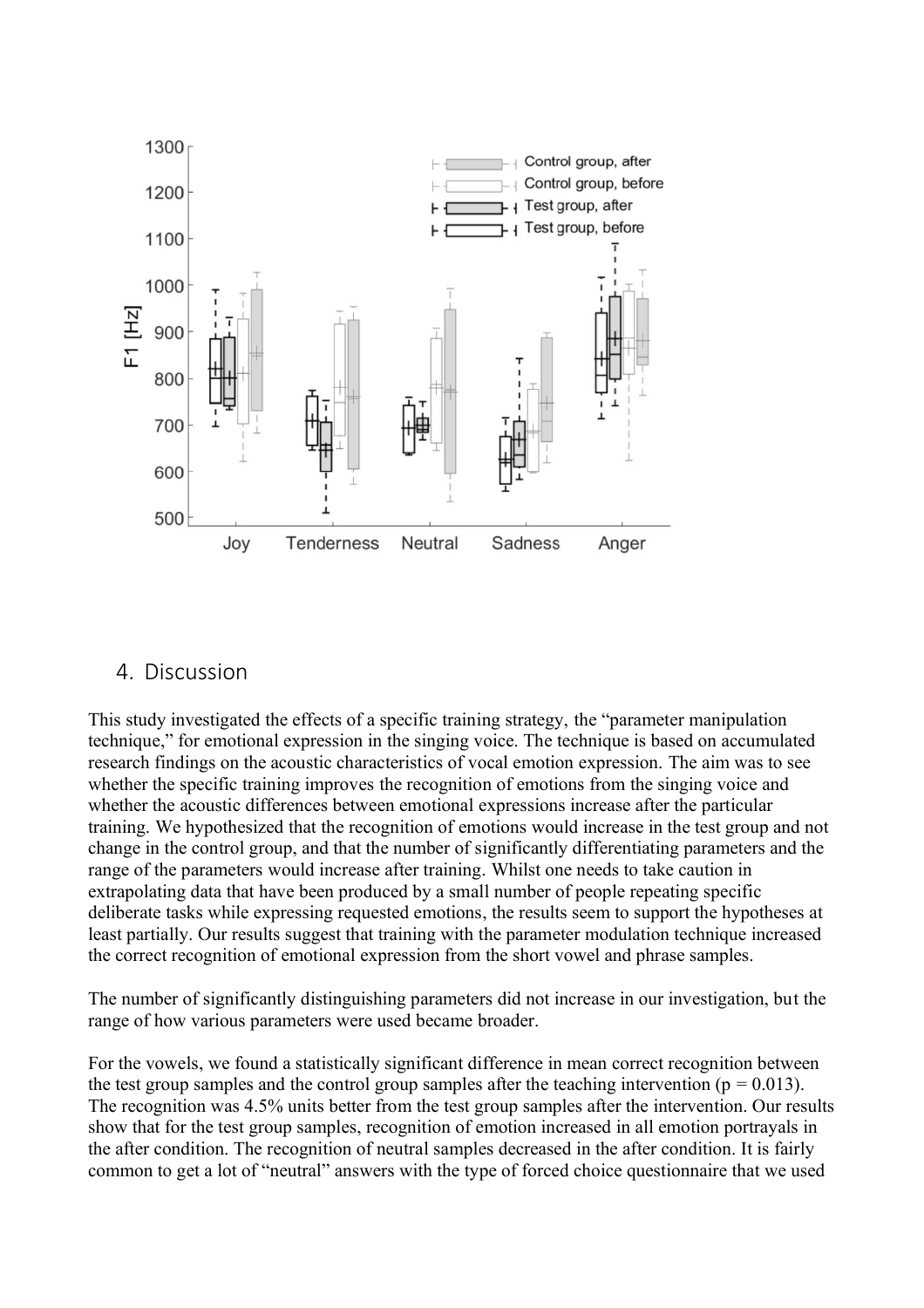for the listening test. If the listeners are not sure what they heard, they are more likely to select "neutral."<sup>54</sup> The decrease in neutral answers in the test group after condition samples can be therefore interpreted as an increase in the expressivity of the singing voice. For the control group, vowel sample recognition of emotion decreased for the after condition in all other emotion portrayals except joy. The recognition of neutral on the other hand increased. This can be interpreted as a difficulty in arriving at a specific emotion appraisal on the listener side. This lends support to our hypothesis that the systemic parameter manipulation of the singing voice can help in building expressivity in contrast to a situation where the students receive just regular voice tuition without rehearsing the use of voice quality in emotional expression.

For phrases, there was no statistically significant difference found in the recognition of emotions between the test and control groups (even though for the test group, the recognition was significantly better in the after condition as compared to the before condition). Emotions were already recognized better from phrases than vowels at the beginning. This can be interpreted as resulting from the fact that phrases contain more acoustic variables and thus more redundancy, which makes it easier to convey emotions through them. Furthermore, the training technique used targeted skills to vary loudness and voice quality, not various other aspects relevant at the level of the phrase. As such, the result that the recognition of emotions improved for vowels and not for phrases supports the suggestion that the result is due to the training intervention and not other intervening factors (like various elements of the ordinary actors' training obtained during the seven-week period).

For the test group vowel samples in the before condition, the Friedman test found statistical significance in differentiating emotion expression for F1, SPL, HNR, F3, jitter(s), and shimmer(s). In the samples recorded after the teaching intervention only, F1, SPL, HNR, and Alpha ratio were found to be statistically significant in distinguishing the emotion expressions. For the control group, F1, SPL, and F4 showed statistical significance in differentiating the emotions in the samples collected in the former recording, but only F1 and SPL remained statistically significant in the samples collected in the latter recording. This means that the results did not give support to our hypothesis that the number of differentiating acoustic parameters would increase. The result could be interpreted to show that rehearsing stereotypic use of voice parameters narrows down the choice of parameters. On the other hand, it may reflect a more focused and conscious use of certain key parameters and the reduction of parameters that may not be related to expression as such or that may not have any relevance to emotion recognition.

The exercise routine we used to train the parameters of emotional expression in the sound signal included exercises for volume control, phonation balance, articulation, and extreme vibrato, but excluded resonant voice training and distortions of sound signal. Resonant voice with a singer's ring at around 3000 Hz has been identified as a typical marker of a quality voice that can carry over a large orchestra.32,55–<sup>57</sup> The resonance features can be explored in a context of emotional expression by altering the carrying power of the voice from a very resonant, sonorous voice to a non-resonant, muffled sound. Articulation and vocal tract settings affect the resonance frequencies of the vocal tract.<sup>15</sup> Clear articulation, which can be viewed as the voluntary maximation of the intelligibility of one's singing for the benefit of the listener, is another mark of a good singer. There are, however, several different configurations of the vocal tract that can lead to perceptually similar sounding vowels and consonants, depending on the pitch used and individual singing style.<sup>58</sup> As the resonance and articulation have plenty of overlapping anatomical and physiological elements and as time was scarce with our seven-week training regime, we felt that it was not efficient in a teaching situation to try to compartmentalize these two functions in the context of emotional expression through sound qualities. This is especially the case since jaw and lip movements have been widely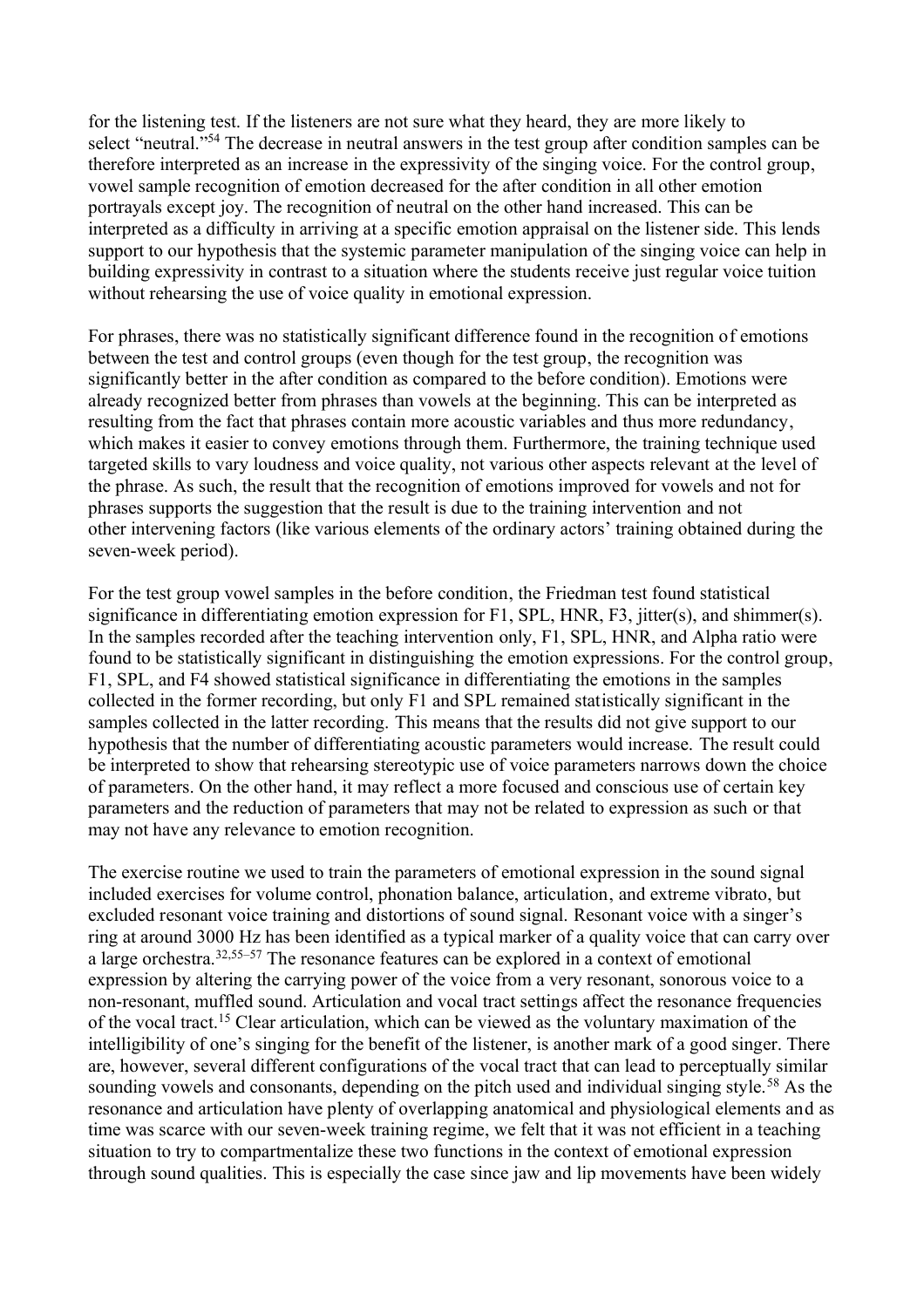studied and linked to both an increase or decrease in clarity of articulation and the resonance of sound, which in turn have been linked to the perception of loudness.<sup>44,59–68</sup> The five bodily systems needed for singing are the nervous, breathing, phonation, resonance, and articulatory systems.<sup>47</sup> Already for the perceptually seemingly easy task of volume control, the students need to control these systems simultaneously. It was our pedagogical challenge to adjust the exercises of the "parameter modulation" model to correspond with the students' own way of using and coordinating these systems. Our solution to this problem was to use the most simple instruction of moving clearly definable anatomical organs on the vertical, horizontal, and anterior/posterior axis, and, when this was not possible, to use vocal sounds that could be easily segregated, demonstrated, and mimicked using the auditory feedback loop.<sup>47,69</sup> In this way, we felt that the possibilities of misunderstandings due to a lack of conceptual knowledge or terminology could be avoided and the idea of the "parameter modulation" technique could be conveyed impartially to all participants.

There is so much individual variation in singing voices and the way that we use them that there will never be a ready-made mold that will fit all singers. However, we can say that based on previous research and the results of this investigation, SPL/loudness plays a large role in emotion expression, phonation balance is one of the defining factors, and formant frequencies is another.<sup>15–18</sup> When we move on to longer units of sound, such as phrases, verses, or songs, there will be many more factors that will contribute to the expressivity of the singing voice.

This study is limited by the small number of participants, and therefore the potential effect of individual factors cannot be excluded. On the other hand, the recognition rate was very similar for both the test and the control group samples before training, which indicates that the groups expressed emotions in a similarly recognizable way. The fact that the (singing) participants were acting students also may affect the results, since they can be expected to have a better baseline ability to convey emotion through their voices. However, the acting students were chosen as subjects as this kind of training fits their curriculum, and they are supposed to be more motivated and also more capable of exploring their vocal resources. The samples were recorded in two different locations, but with similar equipment and similar (studio) surroundings. The listenerparticipants used their own devices in the listening test, which creates possible fluctuations in audio quality from one participant to another. However, the flexible use of listening equipment allowed us to have significantly more listener-participants than the use of fixed listening equipment.

## 5. Conclusions

The parameter modulation exercise routine helped in expressing emotions vocally, as indicated by the increase in the correct recognition of emotions in the listening tests.

The seven-week training program helped the acting students to broaden their voice use and tactically implement the usage of F1 positioning, SPL, HNR, and Alpha ratio in the expression of emotion in comparison to the control group, who did not receive instructions in parameter modulation.

Training different voice qualities may help in expressing emotions in the singing voice.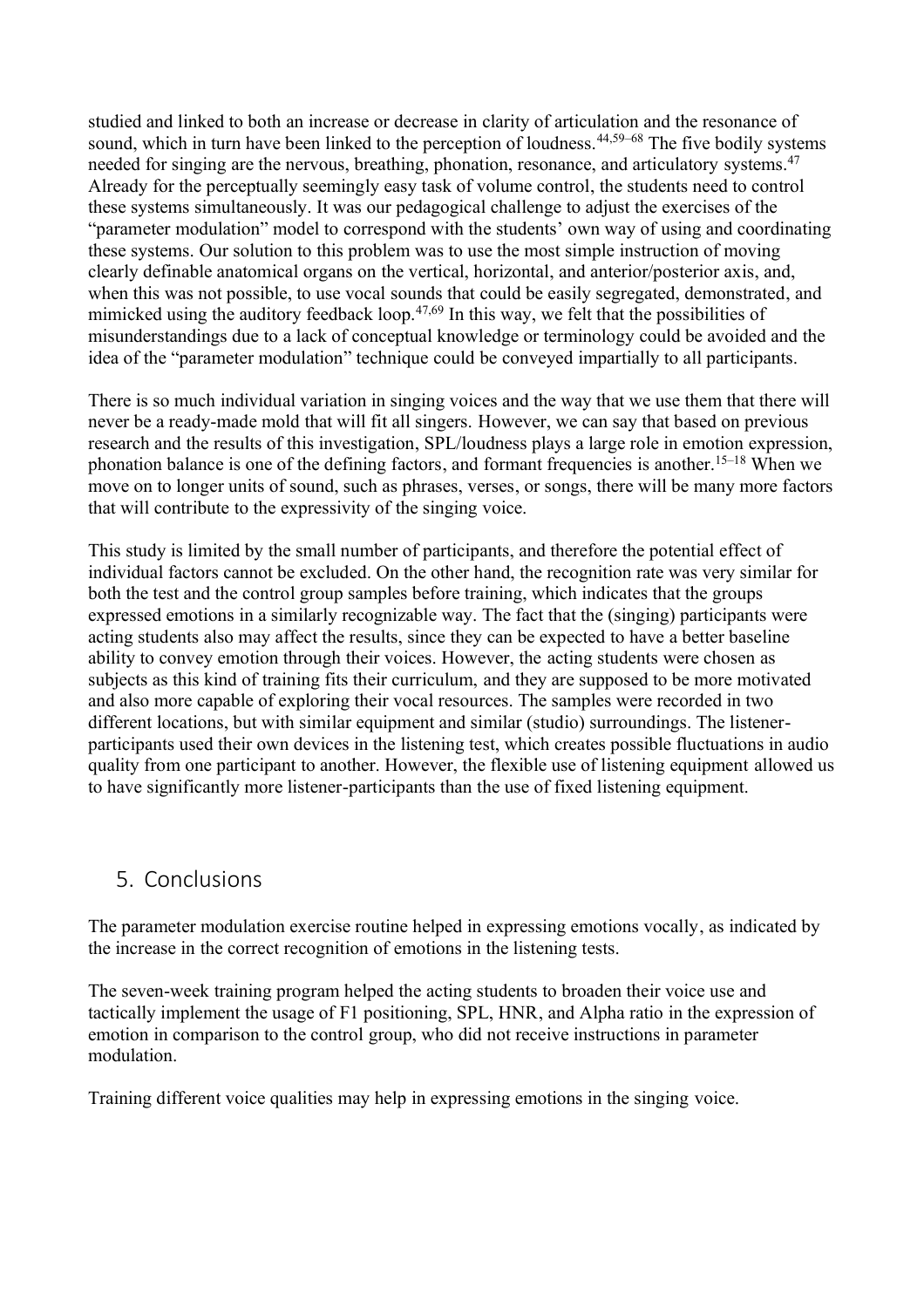6. References:

- 1. Juslin PN, Laukka P. Communication of emotions in vocal expression and music performance: different channels, same code? *Psychol Bull*. 2003;129(5):770-814. doi:10.1037/0033-2909.129.5.770
- 2. Scherer KR. Expression of emotion in voice and music. *J Voice*. 1995;9(3):235-248. doi:10.1016/S0892-1997(05)80231-0
- 3. Stanislavski K, Männistö M. *Näyttelijän Työ*.; 2015.
- 4. Karp M, Holmes P, Tauvon KB, Moreno ZT, Sprague K. *The Handbook of Psychodrama*.; 2005. doi:10.4324/9780203977767
- 5. Sweet B, Parker EC. Female Vocal Identity Development: A Phenomenology. *J Res Music Educ*. 2019;67(1):62-82.
- 6. Quirin M, Kazén M, Kuhl J. When Nonsense Sounds Happy or Helpless: The Implicit Positive and Negative Affect Test (IPANAT). *J Pers Soc Psychol*. 2009. doi:10.1037/a0016063
- 7. Mesiä S. *Developing Expertise of Popular Music and Jazz Vocal Pedagogy Through Professional Conversations: A Collaborative Project among Teachers in Higher Music Education in the Nordic Countries*. The Sibelius Academy of the University of the Arts Helsinki Studia Musica 77; 2019.
- 8. Titze IR, Verdolini Abbot K. *Vocology the Science and Practice of Voice Habilitation*. NCVS; 2012.
- 9. Jansens S, Bloothooft G, de Krom G. Perception And Acoustics Of Emotions In Singing. *Proc Fifth Eur Conf Speech Commun Technol*. 1997;0:0-3. http://citeseerx.ist.psu.edu/viewdoc/summary;jsessionid=9747D0A838F2790BD0161DCF94 739C2E?doi=10.1.1.56.8871.
- 10. Livingstone SR, Choi DH, Russo FA. The influence of vocal training and acting experience on measures of voice quality and emotional genuineness. *Front Psychol*. 2014;5(MAR). doi:10.3389/fpsyg.2014.00156
- 11. Hakanpää T, Waaramaa T, Laukkanen A-M. Comparing Contemporary Commercial and Classical styles - Emotion expression in singing. *J Voice*. 2019. doi:https://doi.org/10.1016/j.jvoice.2019.10.002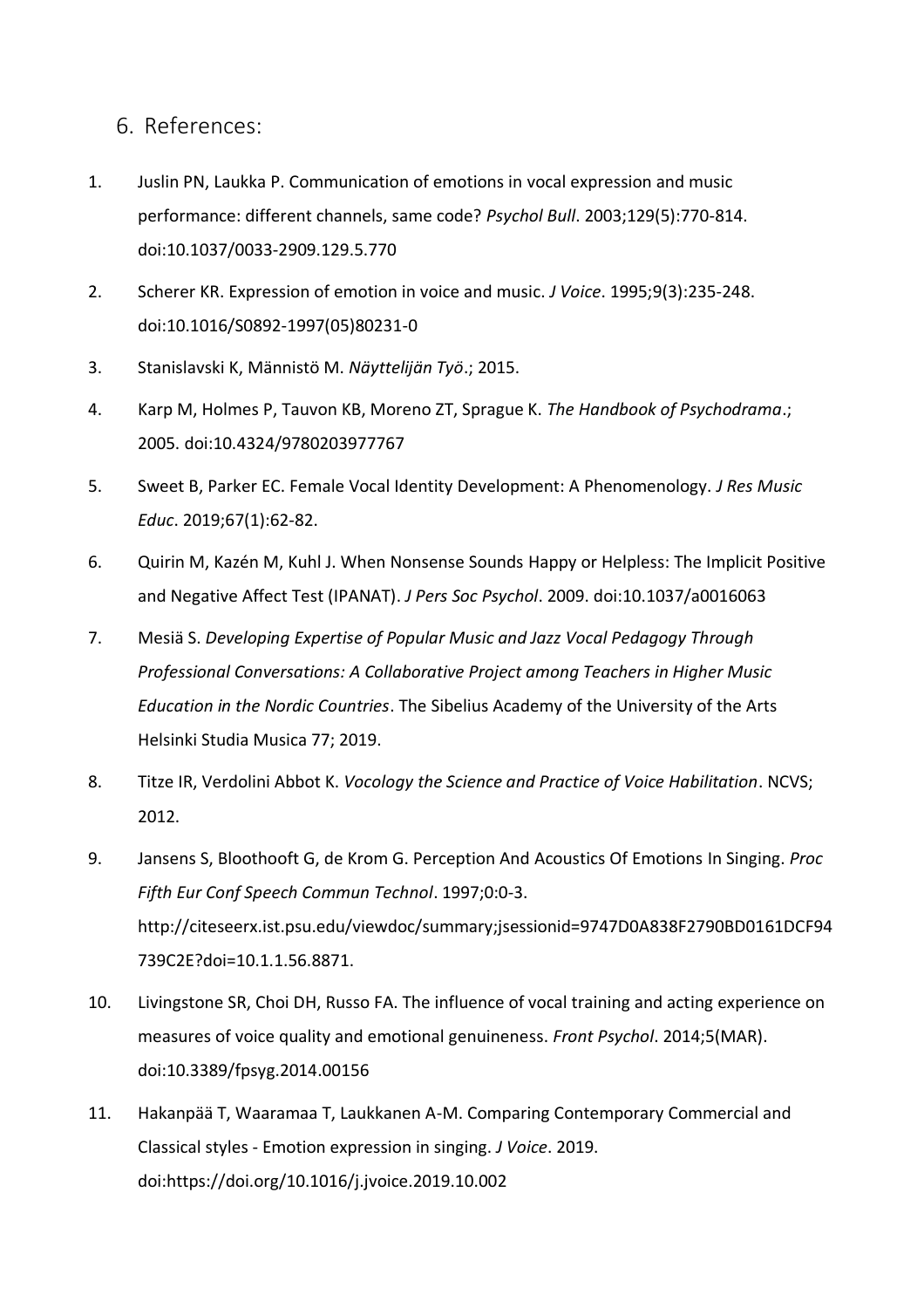- 12. Sundberg J, Iwarsson J, Hagegård H. A Singer's Expression of Emotions in Sung Performance. In: Fujimura O, Hirano M, eds. *Vocal Fold Physiology: Voice Quality Control*. Singular Pub Group; 1995:357.
- 13. Sundberg J. Emotive Transforms: acoustic patterning of speech Its Linguistic and Physiological Bases. *Phonetica*. 2000;(57):95-112.
- 14. Eyben F, Salomão GL, Sundberg J, Scherer KR, Schuller BW. Emotion in the singing voice—a deeperlook at acoustic features in the light ofautomatic classification. *EURASIP J Audio, Speech, Music Process*. 2015;2015(1):19. doi:10.1186/s13636-015-0057-6
- 15. Scherer KR, Trznadel S, Fantini B, Sundberg J. Recognizing emotions in the singing voice. *Psychomusicology Music Mind, Brain*. 2017. doi:10.1037/pmu0000193
- 16. Scherer KR, Sundberg J, Fantini B, Trznadel S, Eyben F. The expression of emotion in the singing voice: Acoustic patterns in vocal performance. *J Acoust Soc Am*. 2017;142(4):1805- 1815. doi:10.1121/1.5002886
- 17. Scherer KR, Sundberg J, Tamarit L, Salom??o GL. Comparing the acoustic expression of emotion in the speaking and the singing voice. *Comput Speech Lang*. 2015;29(1):218-235. doi:10.1016/j.csl.2013.10.002
- 18. Sundberg J, Salomão GL, Scherer KR. Analyzing Emotion Expression in Singing via Flow Glottograms, Long-Term-Average Spectra, and Expert Listener Evaluation. *J Voice*. 2019. doi:10.1016/j.jvoice.2019.08.007
- 19. Darwin C, Ekman P. The expression of the emotions in man and animals (3rd ed.). *Expr Emot man Anim 3rd ed*. 1872. doi:10.1037/10001-000
- 20. Izard CE. Basic Emotions, Natural Kinds, Emotion Schemas, and a New Paradigm. *Perspect Psychol Sci*. 2007;2(3):260-280. doi:10.1111/j.1745-6916.2007.00044.x
- 21. Izard CE. Basic emotions, relations among emotions, and emotion-cognition relations. *Psychol Rev*. 1992;99(3):561-565. doi:10.1037//0033-295X.99.3.561
- 22. Purves, D., Cabeza, R., Huettel, S., LaBar, K., Platt, M. & Woldorff M 2. *Principles of Cognitive Neuroscience, Second Edition*.; 2013.
- 23. Bericat E. The sociology of emotions: Four decades of progress. *Curr Sociol*. 2016. doi:10.1177/0011392115588355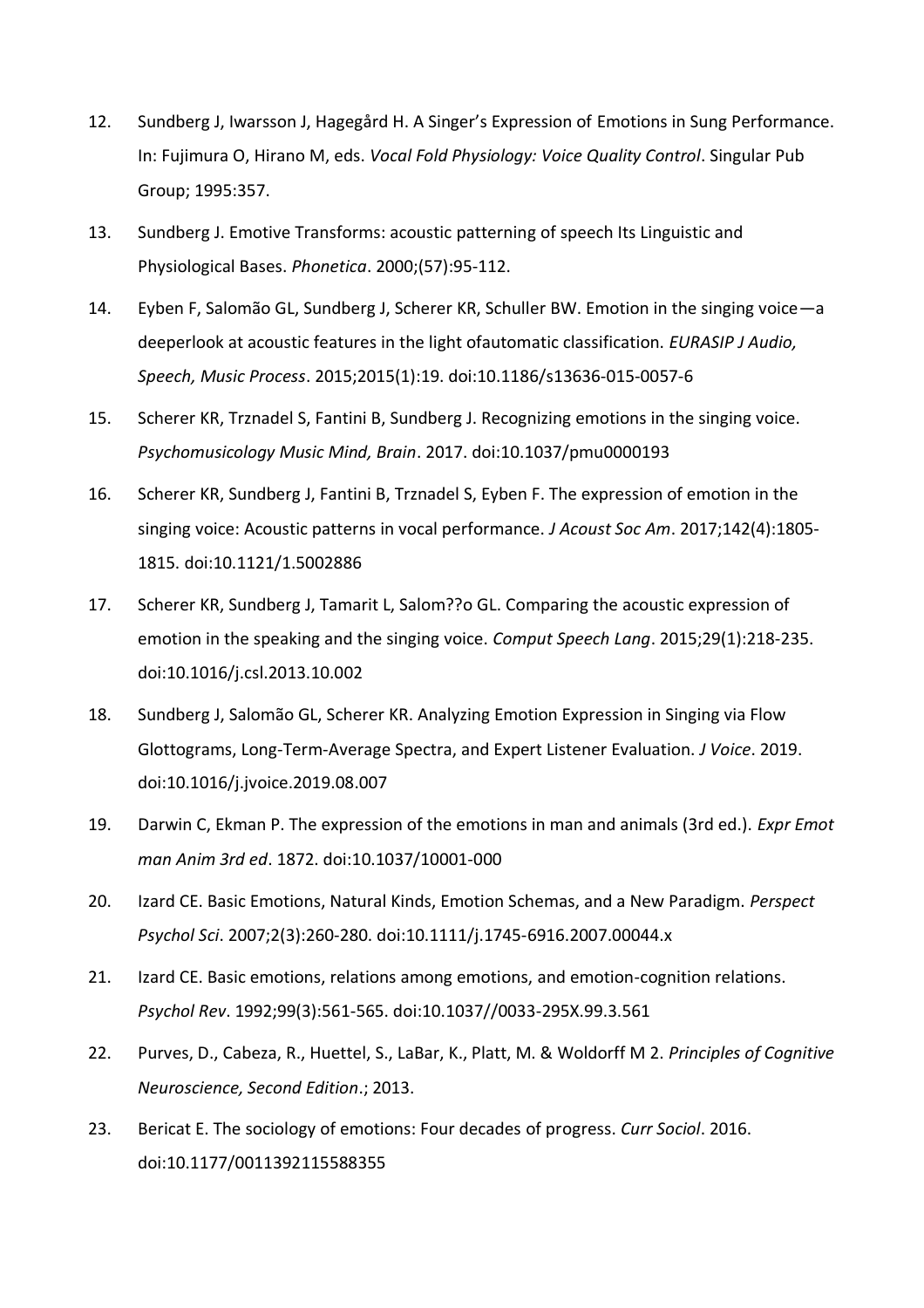- 24. Scherer KR. The dynamic architecture of emotion: Evidence for the component process model. *Cogn Emot*. 2009. doi:10.1080/02699930902928969
- 25. G.M. K, V.P. M. Acoustical correlates of emotional content on vocalized speech. *Sov Phys Acoust*. 1976;22:208-2011.
- 26. Siegwart H, Scherer KR. Acoustic concomitants of emotional expression in operatic singing: The case of lucia in Ardi gli incensi. *J Voice*. 1995;9(3):249-260. doi:10.1016/S0892- 1997(05)80232-2
- 27. Sundberg J. Expressivity in singing. A review of some recent investigations. *Logop Phoniatr Vocology*. 1998;23(3):121-127. doi:10.1080/140154398434130
- 28. Waaramaa T, Laukkanen AM, Alku P, Väyrynen E. Monopitched expression of emotions in different vowels. *Folia Phoniatr Logop*. 2008;60(5):249-255. doi:10.1159/000151762
- 29. Waaramaa T, Alku P, Laukkanen A-M. The role of F3 in the vocal expression of emotions. *Logop Phoniatr Vocology*. 2006;31(4):153-156. doi:10.1080/14015430500456739
- 30. Fant G. *Acoustic Theory of Speech Production: With Calculations Based on X-Ray Studies of Russian Articulations*. 2nd ed. Berlin/Boston: De Gruyter, Inc.; 1971.
- 31. Pulkki V, Karjalainen M. *Communication Acoustics an Introduction to Speech, Audio and Psychoacoustics*. John Wiley & Sons, Ltd; 2015.
- 32. Sundberg J. The science of the singing voice. *Dekalb North IllUniversity Press*. 1987.
- 33. Titze IR. *Principles of Voice Production*. Englewood Cliffs, NJ: Prentice-Hall; 1994.
- 34. Titze IR, Baken RJ, Bozeman KW, et al. Toward a consensus on symbolic notation of harmonics, resonances, and formants in vocalization. *J Acoust Soc Am*. 2015. doi:10.1121/1.4919349
- 35. Welch G, Thurman L, Theimer A, Grefsheim E, Feit P. how your vocal tract contributes to basic voice qualities. In: *Bodymind and Voice*. ; 2000:449-469.
- 36. Boersma P, Weenink D. Praat. 2014.
- 37. Frøkjaer-Jensen B, Prytz S. Registration of voice quality. *Bruel-Kjaer Technol Rev*. 1976;3:3- 17.
- 38. Lã FMB, Sundberg J. Pregnancy and the singing voice: Reports from a case study. *J Voice*. 2012. doi:10.1016/j.jvoice.2010.10.010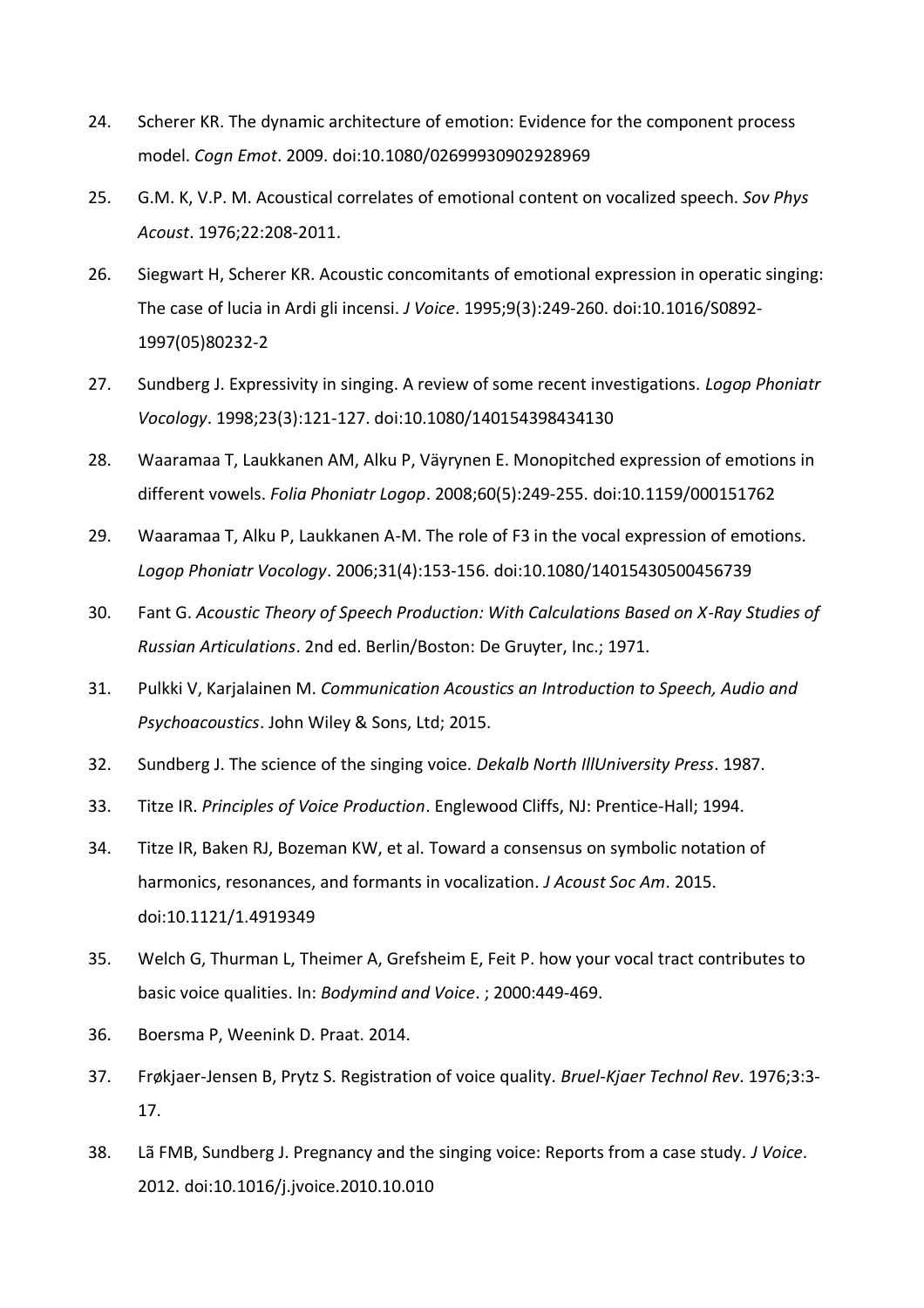- 39. Hakanpää T, Waaramaa T, Laukkanen A-M. Emotion Recognition From Singing Voices Using Contemporary Commercial Music and Classical Styles. *J Voice*. 2018. doi:10.1016/j.jvoice.2018.01.012
- 40. Behrman A, Haskell J. *Exercises for Voice Therapy*. Second Edi. Plural publishing; 2013.
- 41. Linklater K. *Freeing the Natural Voice*. Drama Publishers; 2006.
- 42. Brown OL. *Discover Your Voice*. New York: Delmar cenage learning; 2007.
- 43. Miller Richard. *The Structure of Singing System and Art in Vocal Technique*.; 1986.
- 44. Myers BR, Finnegan EM. The effects of articulation on the perceived loudness of the projected voice. *J Voice*. 2015. doi:10.1016/j.jvoice.2014.07.022
- 45. Edmondson JA, Esling JH. The valves of the throat and their functioning in tone, vocal register and stress: laryngoscopic case studies. *Phonology*. 2006. doi:10.1017/S095267570600087X
- 46. Tartter VC. Happy talk: Perceptual and acoustic effects of smiling on speech. *Percept Psychophys*. 1980;27(1):24-27. doi:10.3758/BF03199901
- 47. Seikel J, King D, Drumright D. *Anatomy and Physiology for Speech, Language, and Hearing*.; 2009.

http://onlinelibrary.wiley.com/doi/10.1002/cbdv.200490137/abstract%5Cnhttp://books.go ogle.com/books?hl=en&lr=&id=LFBOhaD1JHwC&oi=fnd&pg=PR7&dq=Anatomy+&+Physiolo gy+for+Speech,+Language,+and+Hearing&ots=9Gv5WCUMRl&sig=gPuraE2s72r2cJoHaeOb mWkLGAs.

- 48. Aura M, Geneid A, Bjørkøy K, Rantanen M, Laukkanen AM. The Nasal Musculature as a Control Panel for Singing—Why Classical Singers Use a Special Facial Expression? *J Voice*. 2019. doi:10.1016/j.jvoice.2017.12.016
- 49. Farrús M, Hernando J. Using Jitter and Shimmer in speaker verification. *IET Signal Process*. 2009. doi:10.1049/iet-spr.2008.0147
- 50. Brockmann M, Drinnan MJ, Storck C, Carding PN. Reliable jitter and shimmer measurements in voice clinics: The relevance of vowel, gender, vocal intensity, and fundamental frequency effects in a typical clinical task. *J Voice*. 2011. doi:10.1016/j.jvoice.2009.07.002
- 51. Orlikoff RF, Baken RJ. The effect of the heartbeat on vocal fundamental frequency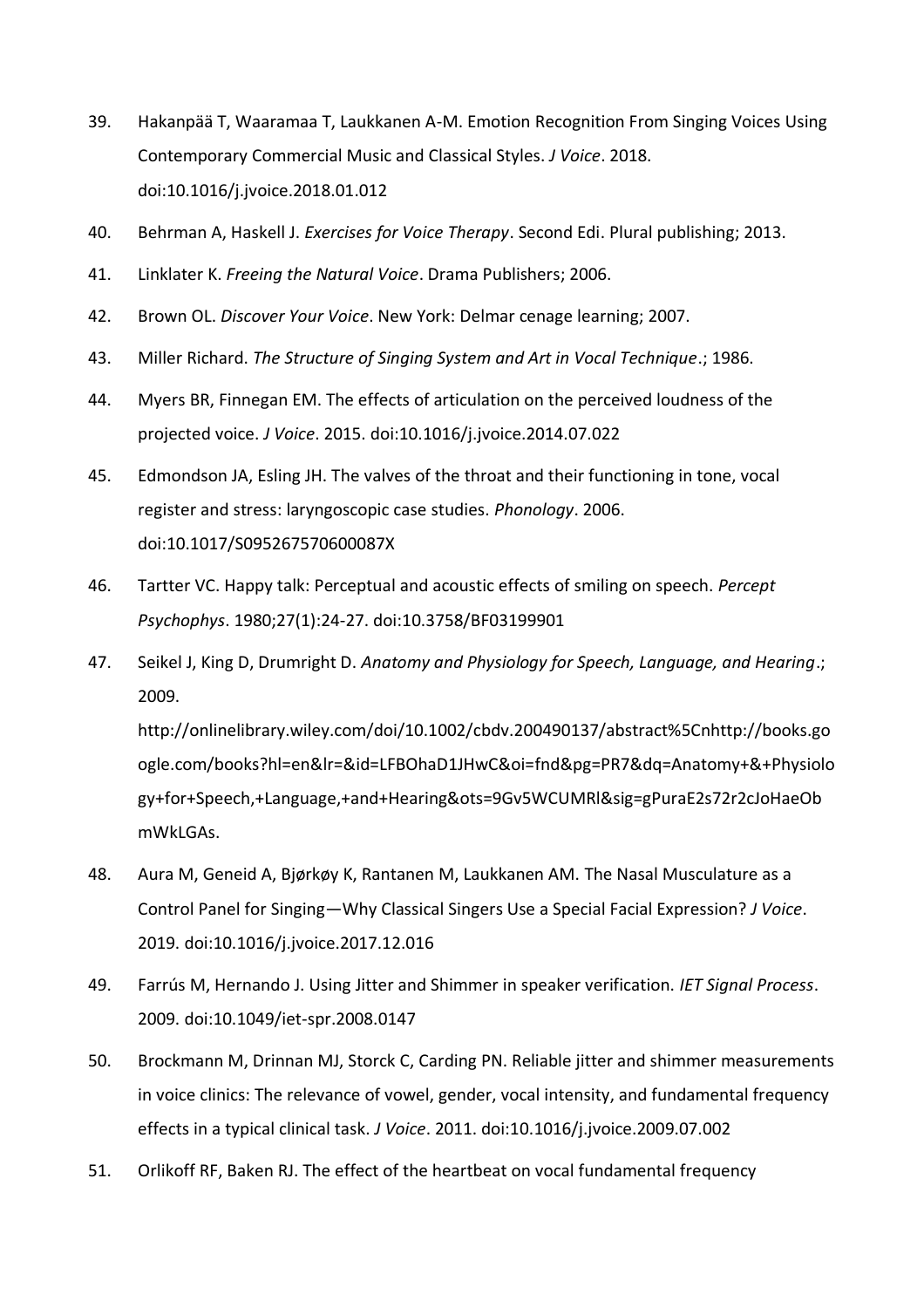perturbation. *J Speech Hear Res*. 1989. doi:10.1044/jshr.3203.576

- 52. Titze IR. A model for neurologic sources of aperiodicity in vocal fold vibration. *J Speech Hear Res*. 1991. doi:10.1044/jshr.3403.460
- 53. Borch DZ, Sundberg J, Lindestad P a, Thalén M. Vocal fold vibration and voice source aperiodicity in "dist" tones: a study of a timbral ornament in rock singing. *Logoped Phoniatr Vocol*. 2004;29(6):147-153. doi:10.1080/14015430410016073
- 54. Marcel Z, Eerola T. Self-Report Measures and Models. In: Juslin PN, Sloboda JA, eds. *Handbook of Music and Emotion Theory, Research, Applications*. Oxford university press; 2012:187-221.
- 55. Sundberg J. Level and center frequency of the singer's formant. *J Voice*. 2001. doi:10.1016/S0892-1997(01)00019-4
- 56. Lee S-H, Kwon H-J, Choi H-J, Lee N-H, Lee S-J, Jin S-M. The Singer's Formant and Speaker's Ring Resonance: A Long-Term Average Spectrum Analysis. *Clin Exp Otorhinolaryngol*. 2008. doi:10.3342/ceo.2008.1.2.92
- 57. Barrichelo VMO, Heuer RJ, Dean CM, Sataloff RT. Comparison of singer's formant, speaker's ring, and LTA spectrum among classical singers and untrained normal speakers. *J Voice*. 2001. doi:10.1016/S0892-1997(01)00036-4
- 58. Rua Ventura SM, Freitas DRS, Ramos IMAP, Tavares JMRS. Morphologic differences in the vocal tract resonance cavities of voice professionals: An MRI-based study. *J Voice*. 2013. doi:10.1016/j.jvoice.2012.11.010
- 59. Sundberg J. Articulatory interpretation of the "singing formant." *J Acoust Soc Am*. 1974. doi:10.1121/1.1914609
- 60. Vurma A. Amplitude Effects of Vocal Tract Resonance Adjustments When Singing Louder. *J Voice*. 2020. doi:10.1016/j.jvoice.2020.05.020
- 61. Titze IR, Story BH. Acoustic interactions of the voice source with the lower vocal tract. *J Acoust Soc Am*. 1997. doi:10.1121/1.418246
- 62. Acker BF. Vocal tract adjustments for the projected voice. *J Voice*. 1987. doi:10.1016/S0892- 1997(87)80028-0
- 63. Sundberg J. What's so special about singers? *J Voice*. 1990. doi:10.1016/S0892-